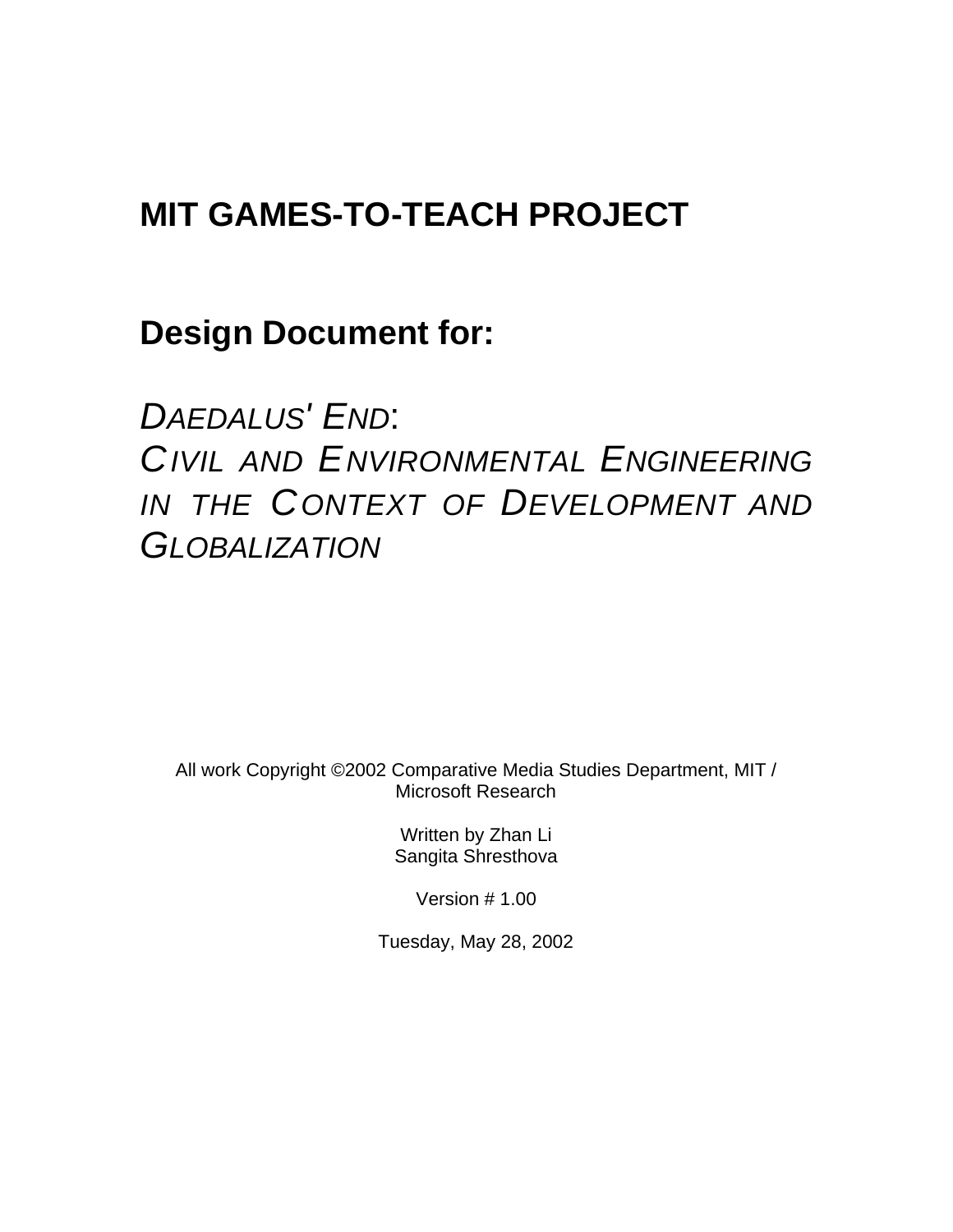# **TABLE OF CONTENTS**

| <b>TECHNICAL INFORMATION ERROR! BOOKMARK NOT DEFINED.</b>     |
|---------------------------------------------------------------|
| USER INTERFACE _________________ ERROR! BOOKMARK NOT DEFINED. |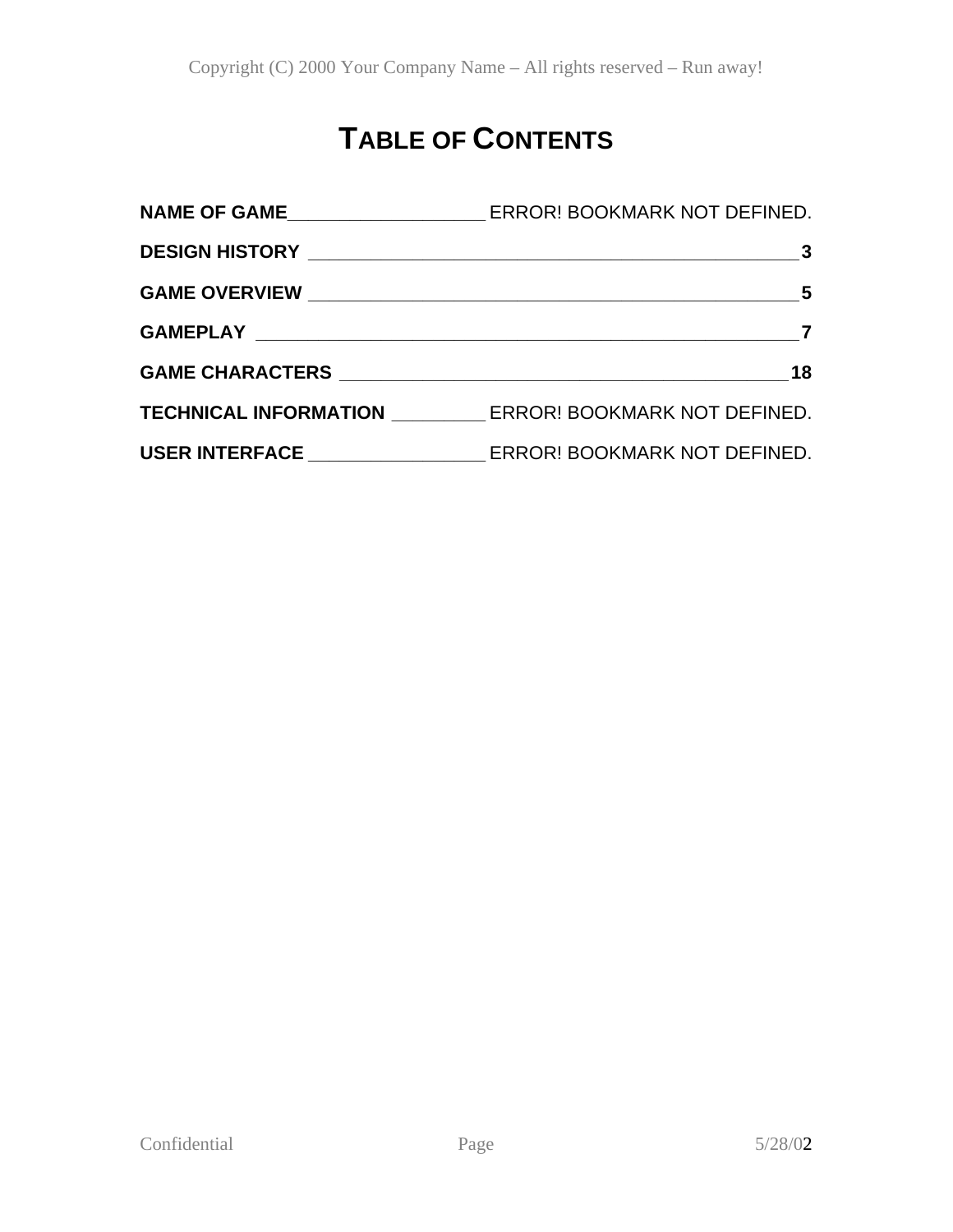# **DESIGN HISTORY**

### **Version 1.10**

Version 1.10 includes some design changes incorporated after making my initial at the design, based on input we received from the team during informal evaluation sessions. Changes made include:

- 1. A re-evaluation of the primary educational objective of the game to focus more extensively on development ethics training and awareness of globalization issues for civil and environmental engineering students.
- 2. Based on input from MIT Civil Engineering professors, we have broadened the scope of the game to a more general developmentmanagement orientated "simulated world" rather than focusing heavily on dam construction.
- 3. Re-assessed the balance between the immersive "real-world" aesthetic to be more accommodating for gameplay without sacrificing the compelling relevance of addressing real-world issues.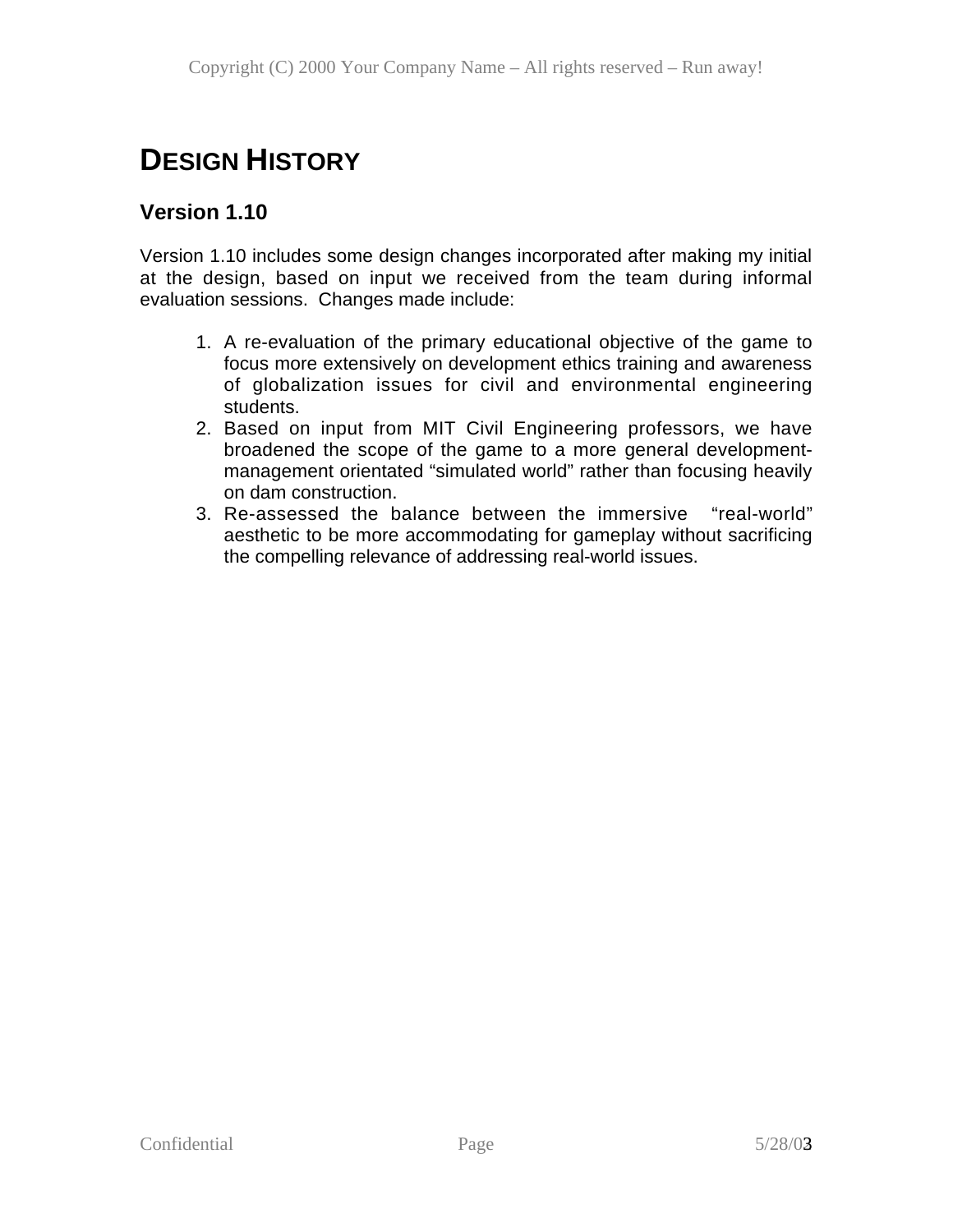## *DAEDALUS' END*: CIVIL AND ENVIRONMENTAL ENGINEERING IN THE CONTEXT OF DEVELOPMENT AND GLOBALIZATION

#### Hook / Introduction

"THE INTERNATIONAL WATER EXECUTIVES WHO WERE ACTUALLY DOING THE WORK IN THE CITY WERE ENGINEERS, NOT MARKETERS, AND, BEING FROM ABROAD, THEY WERE NOT ATTUNED TO THE PROBLEMS AND PASSIONS OF THE BOLIVIAN PUBLIC [WHICH LED TO WIDESPREAD URBAN RIOTING]. THE CONSORTIUM HAD ALSO AGREED TO FINISH A STALLED DAM PROJECT, WHICH WOULD PIPE WATER THROUGH THE MOUNTAINS. THIS ASPECT OF THE DEAL SEEMED TO MAKE LITTLE SENSE – THE WORLD BANK HAD COMMISSIONED STUDIES THAT PRONOUNCED [THE PROJECT] UNECONOMIC. BUT THE DAM LESS TO DO WITH HOW PRIVATIZATION WORKS IN THEORY THAN WITH THE REALITY OF HOW MULTINATIONAL CORPORATIONS MUST COME TO TERMS WITH LOCAL POLITICS." extract from "Leasing the Rain", *The New Yorker Magazine*, April 8, 2002

- The teaching of ethics in a global/societal context is now becoming a standard priority for 21<sup>st</sup> century university engineering courses. At the same time, surveys of engineering students and faculty indicate a widespread cynicism, wariness, or nonchalant attitude to the teaching of engineering ethics. But traditional methods of engineering ethics teaching fail both in attracting much student interest. But the same surveys also indicate that engineering students *are* interested in social issues, and cross-cultural relations in a globalized world. This situation strongly suggests that there is a great opportunity for developing and marketing an engineering ethics educational game that provides immersive and authentic access to real-world global/societal concerns and cross-cultural communications.[see URL:onlineethics.org/essays/education/herkert2.html?text ]
- A non-computer based simulation which is a precedent for *Daedalus' End* is the commercially marketed live action globalization roleplay simulation, *Global Simulation*, which has been hired by corporations such as IBM, General Motors, and Motorola, and by university institutions such as the Yale School of Management and the Wharton Business School.URL: www.worldgame.org/mba/menu.shtml

Premise / Overview: negotiation-centered turn-based MMORPG where students roleplay consulting engineers trying to find technical solutions in the complicated web of economic tradeoffs, social unrest, ecological pressures, and *realpolitik* compromise in the world of Third World development.

Target Audience: engineering, economics, business, development students; NGOs, development agencies, corporations, engineering firms, consultancies.

Pedagogical Approach: immersive roleplay; information gathering, evaluation, negotiation; demographic/ecological simulation; cross-cultural, cross-political multiplayer experience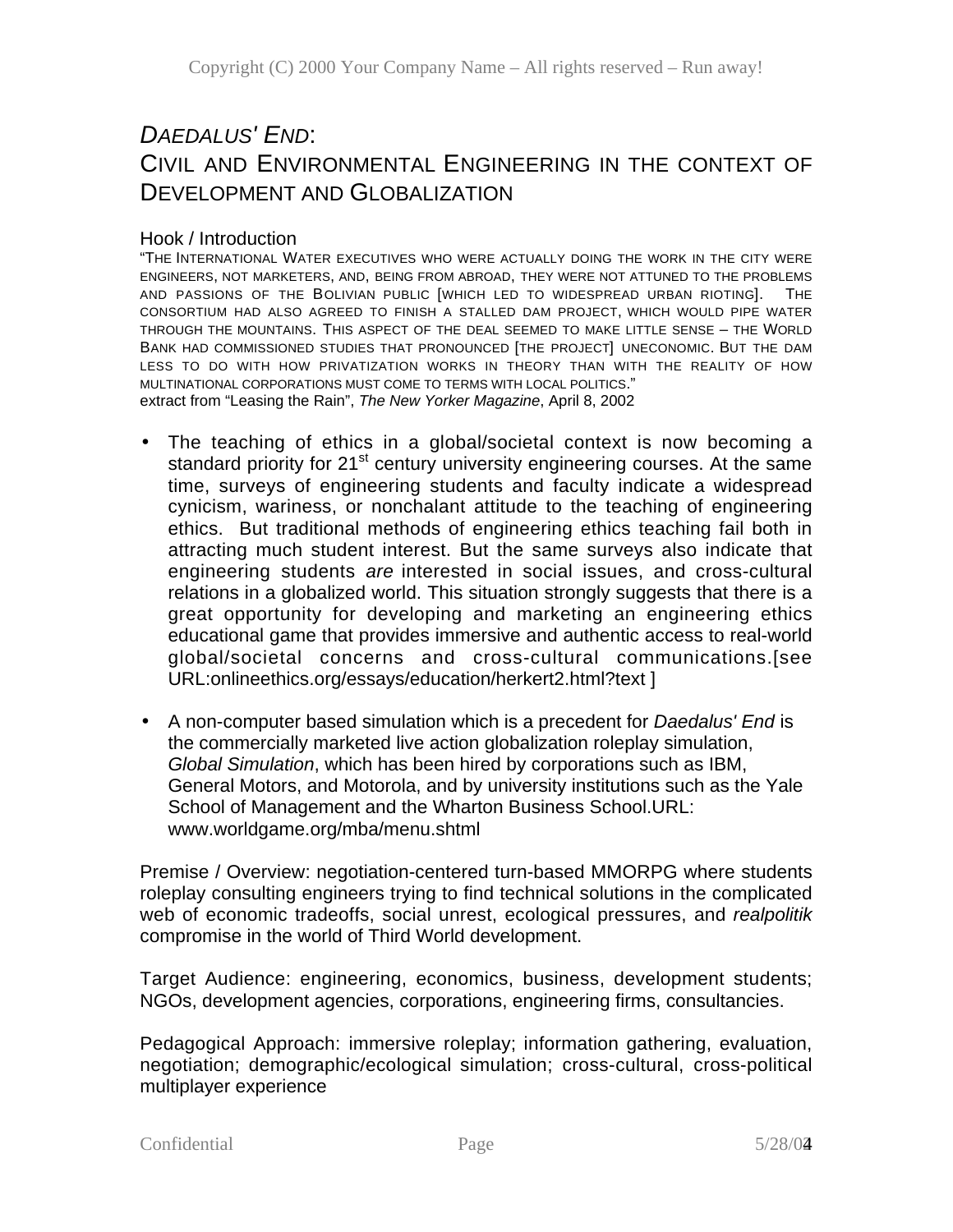# **GAME OVERVIEW**

#### **Backstory**

It's the beginning of the 21<sup>st</sup> century, and the tasks of industrial and infrastructural progress in the developing world face as much social unrest, political compromise, economic scarcities, ecological disruption, international disputes, and cross-cultural misunderstandings as ever. The new generation of global engineers are called upon to undertake managing these tasks with a more holistic and active ethics than ever - but can these ideals survive the pressures of the real world? You take on a consulting role as a civil and environmental engineer advising one of a variety of factions involved in a realistic developing country environment. Each faction, advised by a different player in a crosscultural, globally online multiplayer platform, has a different agenda that is likely to conflict with, or complicate others' - national governments, local rights activists, environmentalist groups, international financial institutions, aid donors, and development agencies. Your goal is to balance technical engineering ideals and solutions, demands of your faction, the *realpolitik* and economic struggles of development, and the short and long term consequences of the projects you are involved in on the country's progress.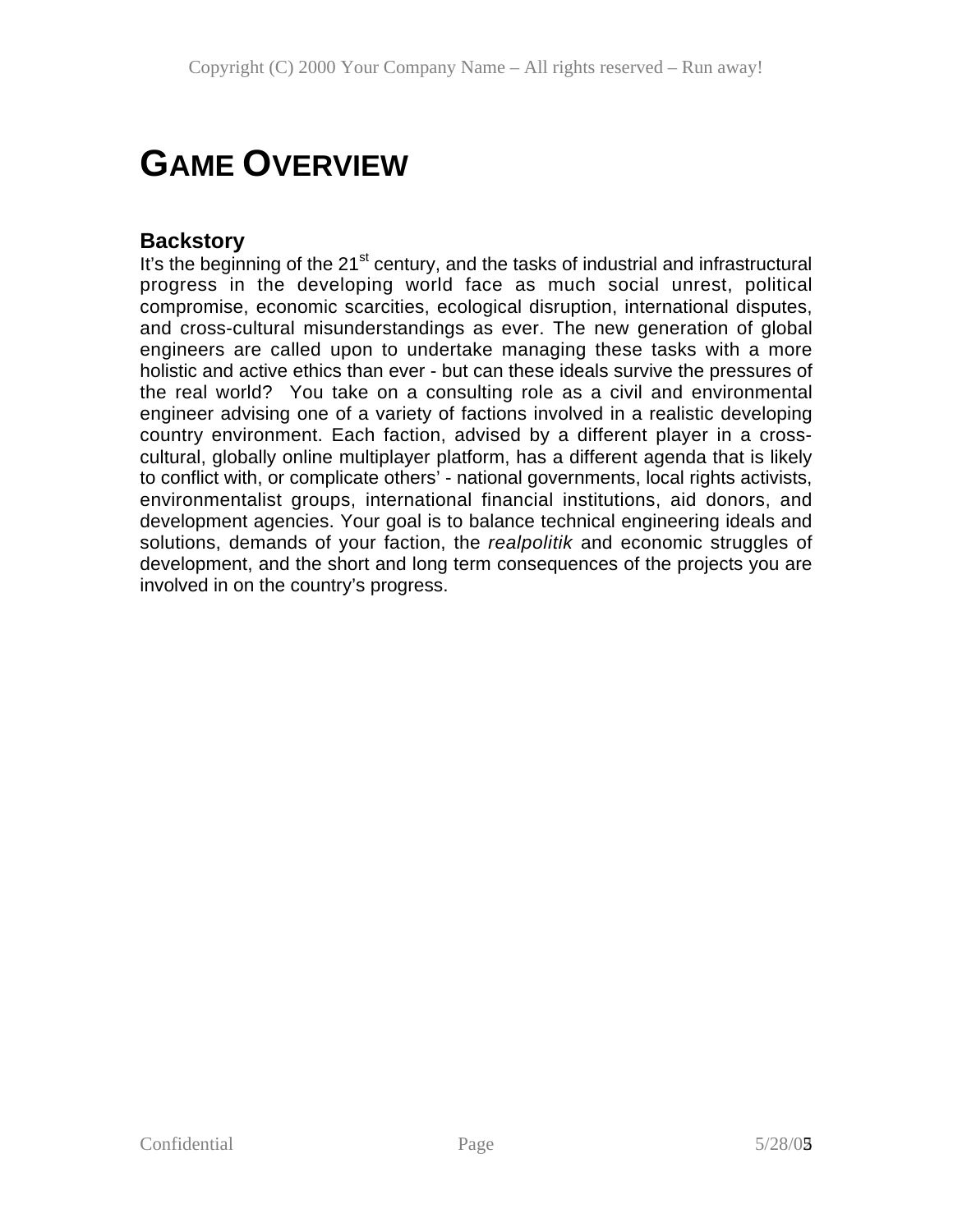# *GamePlay*

## **A/ Development Projects**

In *Daedalus' End*, development projects represent the "mission structure" of the game. Each development project (several may be occurring simultaneously at different individual stages of progress, with interlinked and overlapping impacts and effects on the ecology, economy, etc etc) consists at heart of a series of critical decisions about the technical specifications and scale of a project (for instance, how much land a dam should flood; how polluting a power plant to build etc). Projects are preset in their initial configurations to favor the agendas of certain (but not all) powerful factions. Players must work in the game to either defend their preferred configuration or to influence a configuration more favorable to them. These goals will require data-gathering and negotiation. Players affiliated with weaker faction may start off with a better position for data-gathering or access to local social networks.

In *Daedalus' End*, players choose from a range of faction affiliations. These affiliations may include international development agencies, regional governments, multination corporations, and environmental activists. Many factions will be roleplayed by players based anywhere with a connection to the *Daedalus'* online servers. Some factions may be played by computer AI, depending on player configuration and preference (for instance, in one game, all the most powerful factions could be AI-controlled, to give all human players an experience at playing the underdog.

## **B/** Gameplay Environments

To succeed at furthering their agendas, players must explore and effectively exploit the three information environments of a game . The three environments are

- the "live and actual" landscape populated by AI-driven characters who can be encountered by the player. This landscape is seen through a freely mobile first-person perspective. Graphically, this will look like the experience of walking/driving around an actual landscape. The landscape (buildings, vegetation, water landmarks etc) would change as development projects impact the area;
- a "computer-analyzed" landscape, graphically represented as a muli-function "satellite map" with a range of selectable information overlay tools representing the actively changing demographics, ecologies, economic flows etc.;
- and the engineering information map and archive. The map illuminates the various flows, relations, and histories of the multiple development projects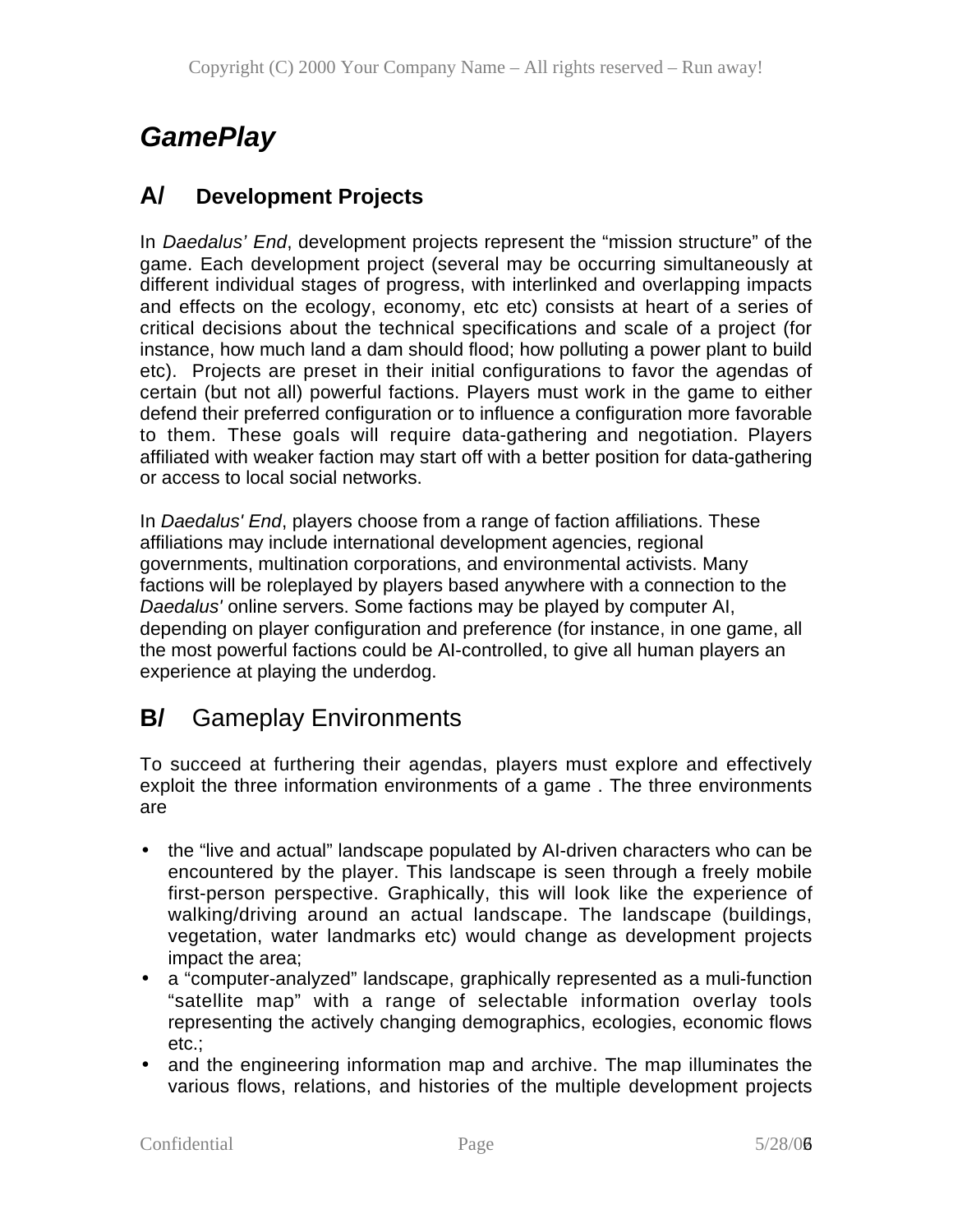across the landscape. The archive provides access to library simulations of technical engineering concepts.

### **C/** Investigation and Data Collection Gameplay

The general aim of the player in all three environments is to collect "data modules". These will have both informational (i.e. educational) content in themselves, *and* gameplay significance. In the negotiation/decision-making stage, they may act as items in trading gameplay with other factions, or as a modifier of relationships with other factions. In further data-gathering stages, previously obtained data modules may act as access modifiers to social networks and technology trees. Certain sensitive, or "classified" data modules may be "made public" (i.e. revealed to all players) in order to trigger arena-wide effects.

#### **Time and Money Limitations to Data Collection**

All players are constrained in the amount of data discovery and collection each turn by two limited resources – time and money per turn (your faction's funding of your consulting engineering team). Different actions in the three gameplay environments require different amounts of time and money (for instance – walking in the first-person perspective – time-consuming but free; taking a helicopter in the first-person perspective – very expensive but fast. Buying a computer downlink from a weather station in satellite mode – instant but expensive. Researching engineering designs in archive/library mode – costly and time-consuming.). Your faction affiliation will determine your time/money resources per turn, and will also affect the costs, or even availability, of actions relative to other factions. For instance, if you roleplay an engineer affiliated with a powerful, wealthy faction, such as the World Bank, you may have very large financial resources, but be under more time pressure to prove success. Prices of local services (such as taxi service in first-person mode) will be higher for wealthier or more notorious factions. For contacts with very bad relations with your factions, services or information may be completely available. Satisfying your faction's agenda for you, or strengthening your faction's influence and authority can provide further funding and time for you after successful project completions.

#### **Data Modules**

Data modules would represent a range of valuable information types. Examples of data modules, which have varying impacts and bonuses towards a player's success, depending on faction affiliation and limitiations, might include:

Data from the first-person encounter environment:

• encounter with international news network television journalists covering the growing social unrest sparked by a unpopular development project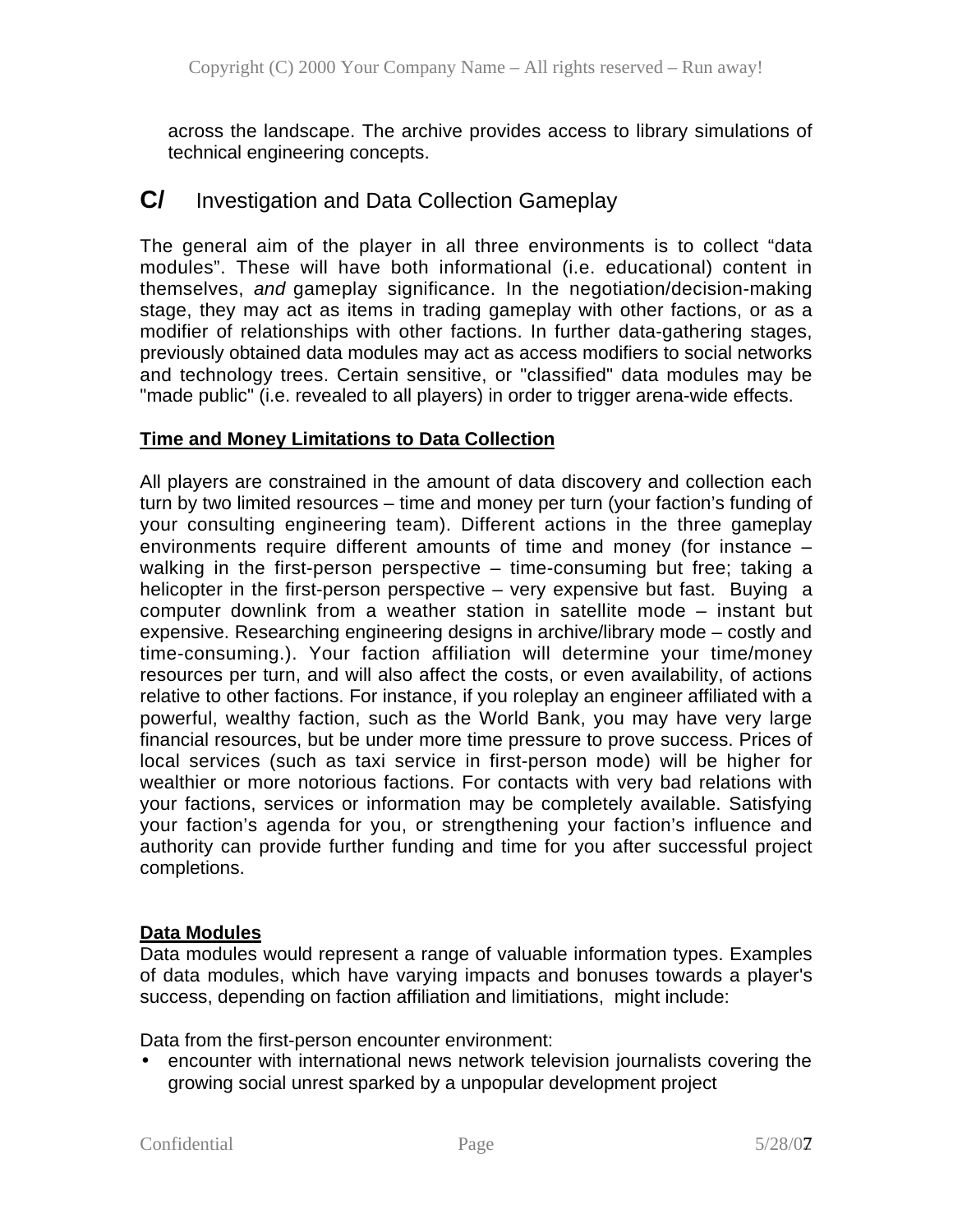[effect: an arena-wide effect (unless supressed) of increasing the weight given to local social concerns and problems in the trading/negotiation process.]

• contact with a special local dignitary of influence who can mediate access to and potential influence with previously alienated local factions

[effect: access to new contacts and relations; this also increases your time efficiency in the local area]

Data from the satellite map environment:

- scientific read-outs predicting previously unanticipated seasonal changes to pollution patterns following an engineering scheme. [effect: high value for an environmentalist faction. May be made public to damage the negotiating strength of all industrialist factions – such factions might trade/negotiate to supress such data]
- the market analyst's report from a Western investment bank identifying one potential site for an engineering project as a promising investment opportunity.

[effect: high value for economically or financially motivated factions. Public arena-wide effect of lowering local resistance. Increases players' financial resources through new funding by investors]

Data from the engineering archives environment:

- the classified negative social assessment of an engineering design by an international development agency [effect: public release of this data undermines the value of a certain engineering design – whether in other players' design libraries, or you own.]
- the blueprints, and usage rights to them, a new engineering design for a cheaper, cleaner power generator [effect: expansion of technology tree – one more development project design possibility is available to the player's faction. this also has a high trade value for ecologically or developmentally minded factions]

## **D/ Negotiation, Trading, Decision-Making**

One key aim of collecting data modules is to increase the authority and influence of your faction's agenda in the decision-making process behind the various development projects in the game region. Effective and canny trading and negotiation may include gambits combining such items as promises of cooperation, blackmail threats to publically release sensitive data, and the trading of data modules with different values for different factions. These complicated interactions can be performed through the multiplayer chat window and through preset negotiation interfaces similar to those used in *Civilization III*. These interactions will provoke reflection and discussion amongst the students of how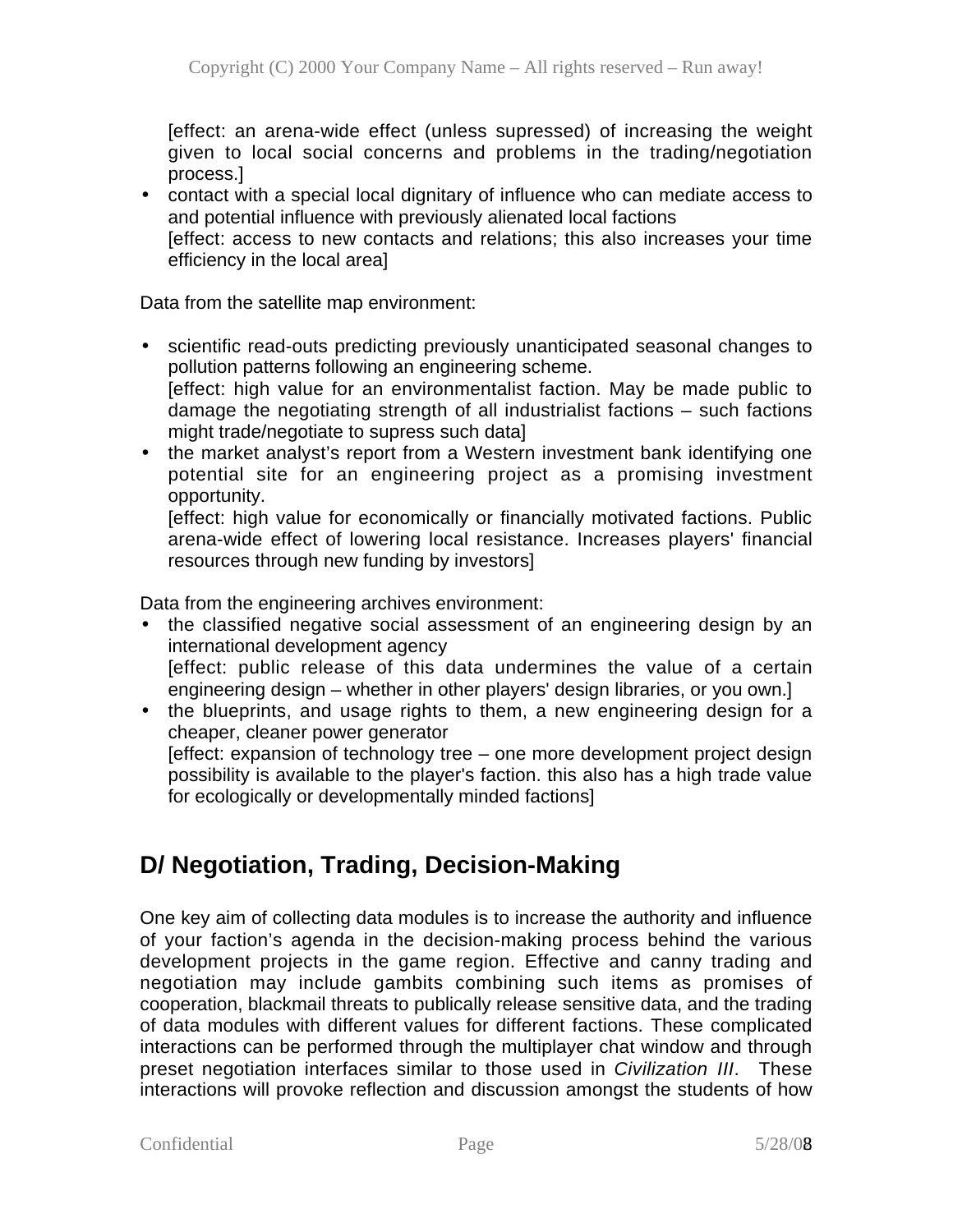the relative values of traded items are arrived at, as well as about the problems of real-world information-imperfect, politically-imbalanced negotiation of technical projects.

NOTE: to prevent stalemate, and to encourage thinning-under-deadline roleplay, trading/negotiation will be under time-constraints. When the time runs out, whatever's "on the table" (or the default decision) will be implemented as the decision.

## **E/ Outcomes and Evaluation**

The final implementation decisions of the development projects being constructed in the landscape (as well as some of the sub-decisions in the process of construction) can be evaluated in two ways. Firstly, how well it matches the agenda and interests of each player's particular faction. And secondly, how the development projects, in combination with other projects occurring all over the game landscape impact the simulated demographics, ecology and economy of the game region. Since the game timeframe will typically aim to represent a 10 to 50 year span, players will be forced to think beyond a case-by-case consideration, and pay attention to the long-term stewardship of a "live" landscape, and the maintenance of reputation with local and international influence networks over time (for instance, making an enemy of the World Bank or a local tribe in one project, may cause problems in a later ones). The outcome of completed projects will help determine what further projects take place, if global flows of technology and capital increase to the region, and even if competed projects will in the future require repair, or radical revision.

.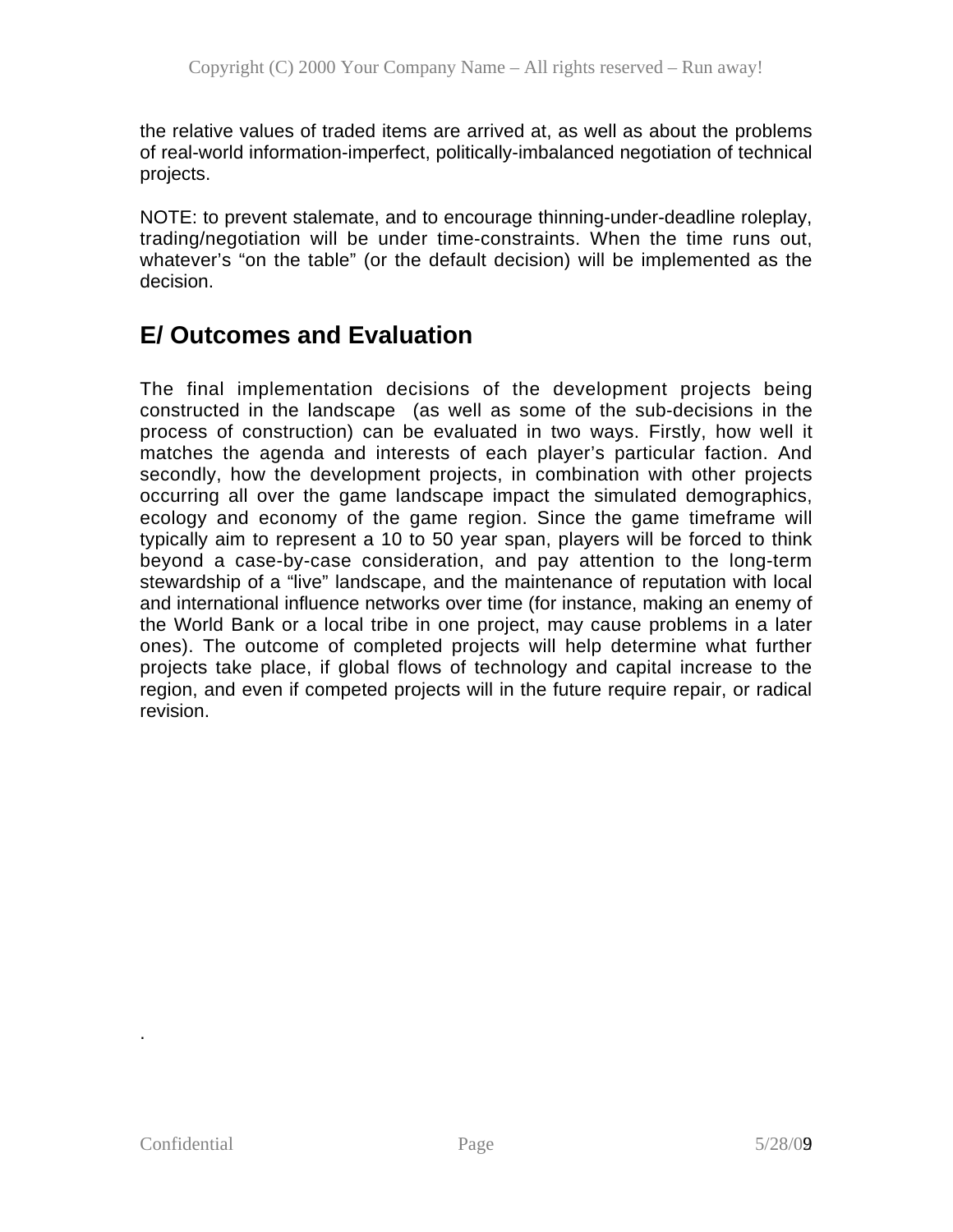#### *Decision Stages, Controversial Issues, and Learning Objectives for an Example Project***: Dams development for energy, river control, and agriculture**

#### **Key Decision Making Stages:**

| <b>Stage</b>             | <b>Description</b>                                                                       |
|--------------------------|------------------------------------------------------------------------------------------|
| <b>Needs</b>             | Validating the needs for water and energy services                                       |
| assessment               |                                                                                          |
| Selecting                | Identifying the preferred development plan from among the                                |
| alternatives             | full range of options. Is building the dam the best solution?<br>Go/no go decision point |
| Project                  | Verifying that agreements are in place before tender of the                              |
| Preparation              | construction contract;                                                                   |
| Project                  | Confirming compliance before commissioning                                               |
| implementation           |                                                                                          |
| <b>Project Operation</b> | Adapting to changing contexts                                                            |
| Immediate                | Assessing immediate developmental environmental and                                      |
| Impact                   | social impact of dam construction                                                        |
| Assessment               |                                                                                          |
| Longitudinal             | Assessment of project success based on identified success                                |
| Impact                   | criteria over period of time                                                             |
| Assessment               |                                                                                          |

#### **Case Specific Considerations:**

| <b>Energy options</b>                 |
|---------------------------------------|
| <b>Water Supply</b>                   |
| Sedimentation                         |
| <b>Greenhouse Gas Emissions (from</b> |
| flooded vegatation)                   |
| Flooded habitats, culture and         |
| homes                                 |
| <b>Recreation possibilities</b>       |
| <b>Displaced People Protest</b>       |
| <b>Licencing Issues</b>               |
| <b>Hydropower for electricity</b>     |
| Maintenance or decommissioning        |
| Salinity, waterlogging                |
| Food from irrigation                  |
| Loss of livelihood from fisheries     |
|                                       |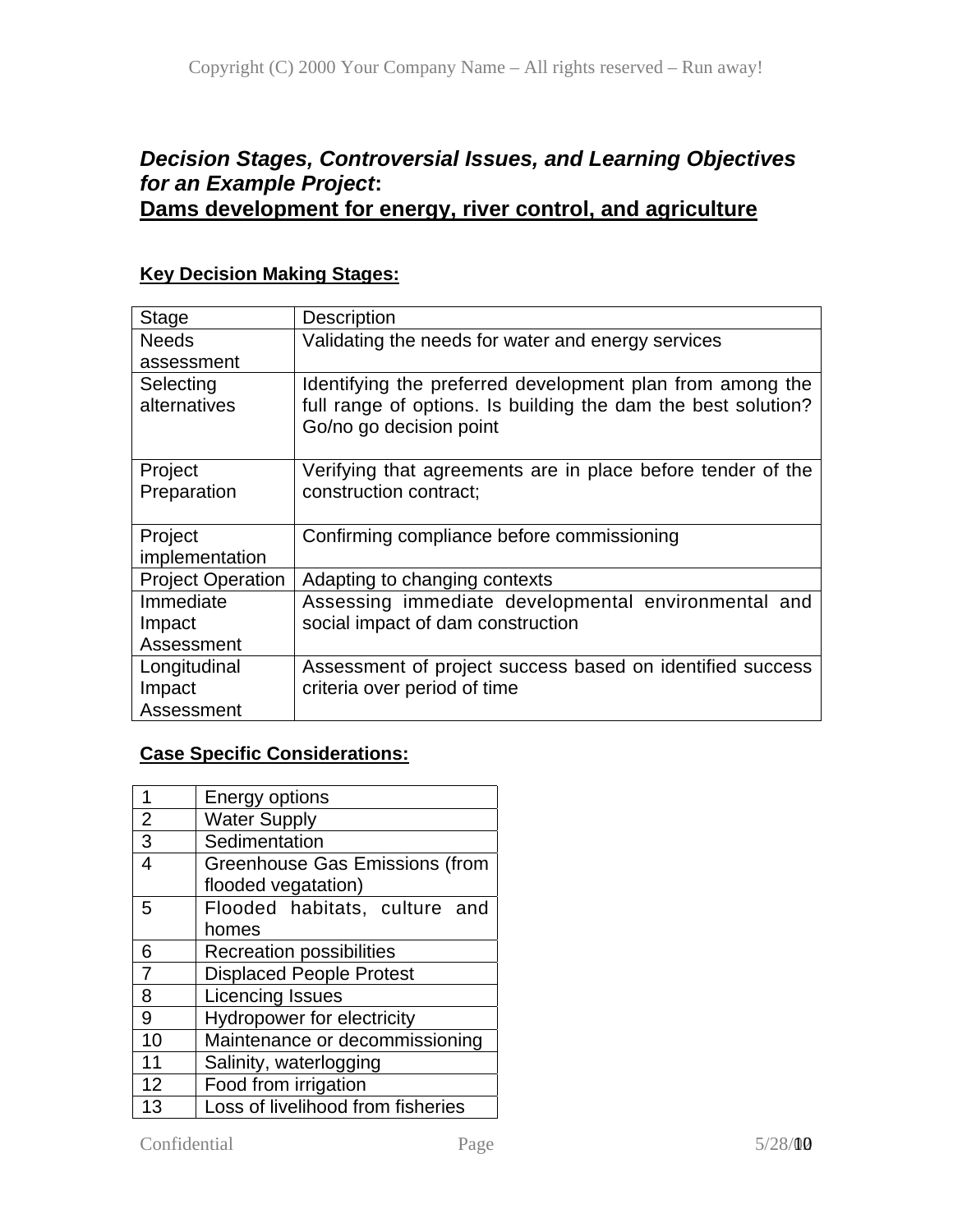| 14 | Transboundary water competition |
|----|---------------------------------|
| 15 | Environmental flow requirements |
| 16 | Loss of Downstream aquifiers    |
| 17 | <b>Riverbank erosion</b>        |

#### **Learning Objectives: (www.dams.org)**

Level specific learning objectives:

#### **1.Understanding Need for Gaining Public Acceptance**

Public acceptance of key decisions is essential for equitable and sustainable water and energy resources development. Dams have historically been particularly controversial, provoking social unrest. Acceptance emerges from recognising rights, addressing risks, and safeguarding the entitlements of all groups of affected people, particularly indigenous and tribal peoples, women and other vulnerable groups. Decision making processes and mechanisms are used that enable informed participation by all groups of people, and result in the demonstrable acceptance of key decisions. Where projects affect indigenous and tribal peoples, such processes are guided by their free, prior and informed consent.

#### **2. Comprehensive Options Assessment**

Alternatives to dams do often exist. To explore these alternatives, needs for water, food and energy are assessed and objectives clearly defined. The appropriate development response is identified from a range of possible options. The selection is based on a

comprehensive and participatory assessment of the full range of policy, institutional and technical options. In the assessment process social and environmental aspects have the same significance as economic and financial factors. The options assessment process

continues through all stages of planning, project development and operations.

#### **3. Addressing Existing Dams**

Opportunities exist to optimise benefits from many existing dams, address outstanding social issues and strengthen environmental mitigation and restoration measures. Dams and the context in which they operate are not seen as static over time. Benefits and

impacts may be transformed by changes in water use priorities, physical and land use changes in the river basin, technological developments, and changes in public policy expressed in environment, safety, economic and technical regulations. Management and

operation practices must adapt continuously to changing circumstances over the project's life and must address outstanding social issues.

#### **4. Sustaining Rivers and Livelihoods**

Rivers, watersheds and aquatic ecosystems are the biological engines of the planet. They are the basis for life and the livelihoods of local communities. Dams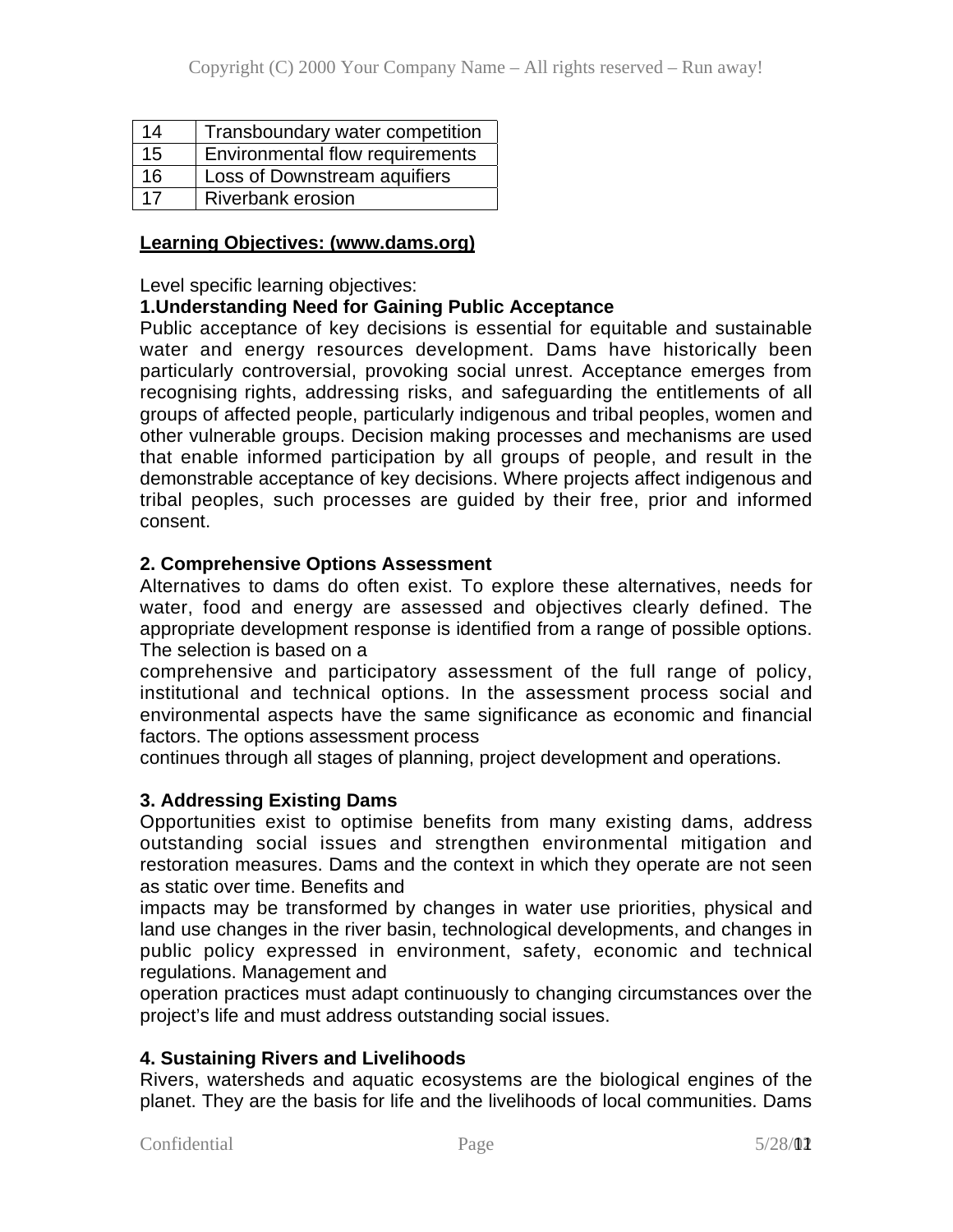transform landscapes and create risks of irreversible impacts. Understanding, protecting and restoring ecosystems at river basin level is essential to foster equitable human development and the welfare of all species. Options assessment impacts, followed by the minimisation and mitigation of harm to the health and integrity of the river system. Avoiding impacts through good site selection and project design is a priority.

Releasing tailor-made environmental flows can help maintain downstream ecosystems and the communities that depend on them.

#### **5. Recognising Entitlements and Sharing Benefits**

Joint negotiations with adversely affected people result in mutually agreed and legally enforceable mitigation and development provisions. These recognise entitlements that improve livelihoods and quality of life, and affected people are beneficiaries of the

project. Successful mitigation, resettlement and development are fundamental commitments and responsibilities of the State and the developer. They bear the onus to satisfy all affected people that moving from their current context and resources will improve their livelihoods. Accountability of responsible parties to agreed mitigation, resettlement and development provisions is ensured through legal means, such as contracts, and through accessible legal recourse at the national and international level.

#### **6. Ensuring Compliance**

Ensuring public trust and confidence requires that the governments, developers, regulators and operators meet all commitments made for the planning, implementation and operation of dams. Compliance with applicable regulations, criteria and guidelines, and project-specific negotiated agreements is secured at all critical stages in project planning and implementation. A set of mutually reinforcing incentives and mechanisms is required for social, environmental and technical measures. These should involve an

appropriate mix of regulatory and non-regulatory measures, incorporating incentives and sanctions. Regulatory and compliance frameworks use incentives and sanctions to ensure effectiveness where flexibility is needed to accommodate changing circumstances.

#### **7. Sharing Rivers for Peace, Development and Security**

Storage and diversion of water on transboundary rivers has been a source of considerable tension between countries and within countries. As specific interventions for diverting water, dams require constructive co-operation. Consequently, the use and management of resources increasingly becomes the subject of agreement between States to promote mutual self-interest for regional co-operation and peaceful collaboration. This leads to a shift in focus from the narrow approach of allocating a finite resource to the sharing of rivers and their associated benefits in which States are innovative in defining the scope of issues for discussion.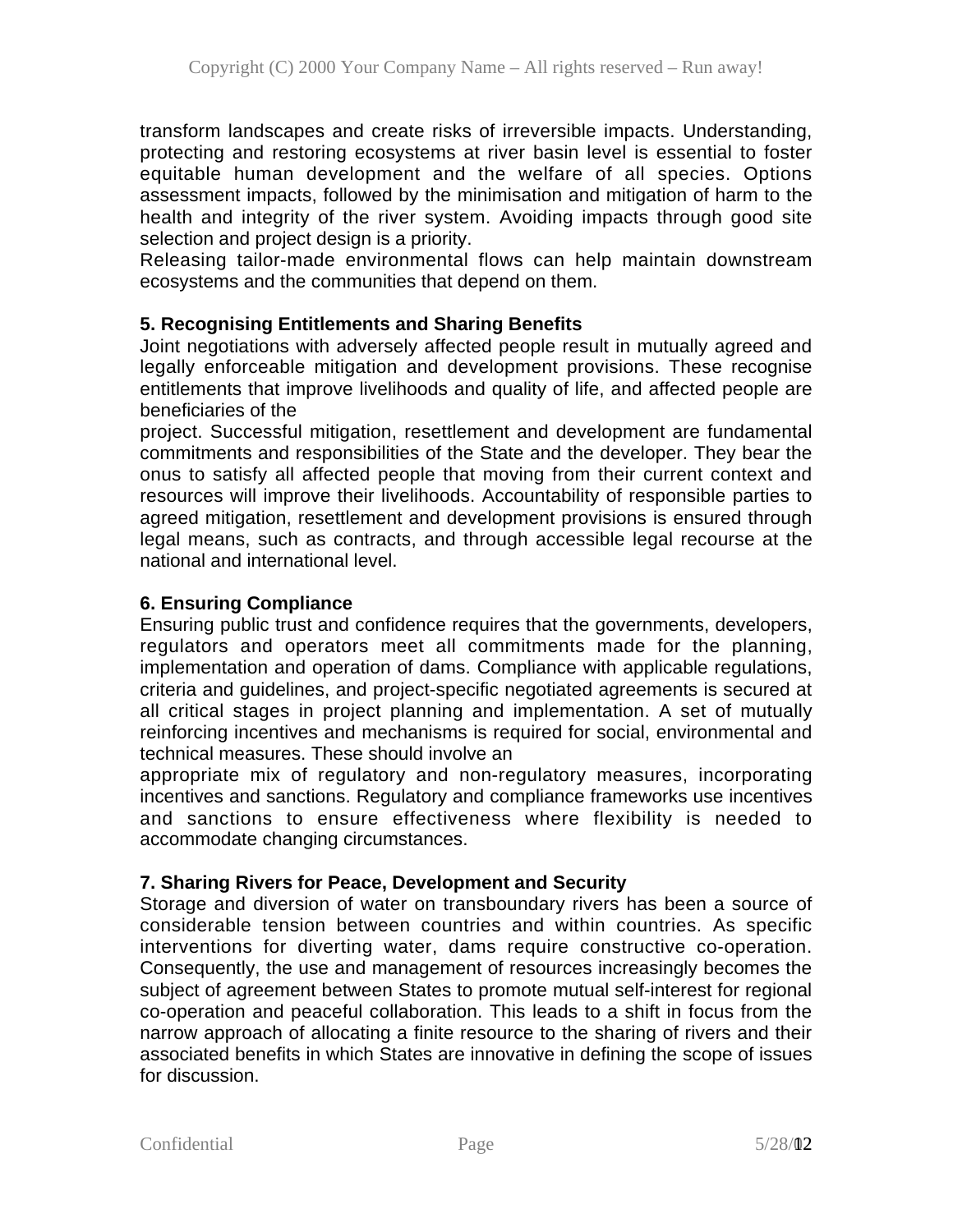#### **Broader engineering ethics learning objectives:**

In addition to more traditional ethical concerns pertaining to engineering (such as protection of public health, safety and welfare) the *Daedalus' End* strives to prepare future engineers for the rapidly changing workplace, and particularly the expanding role of consultancy and strategic advisory. The broader goals include:

- Issues relating to sustainable development
- Globalization
- Growth of information technology
- And team oriented engineering practice (particularly in virtual contexts)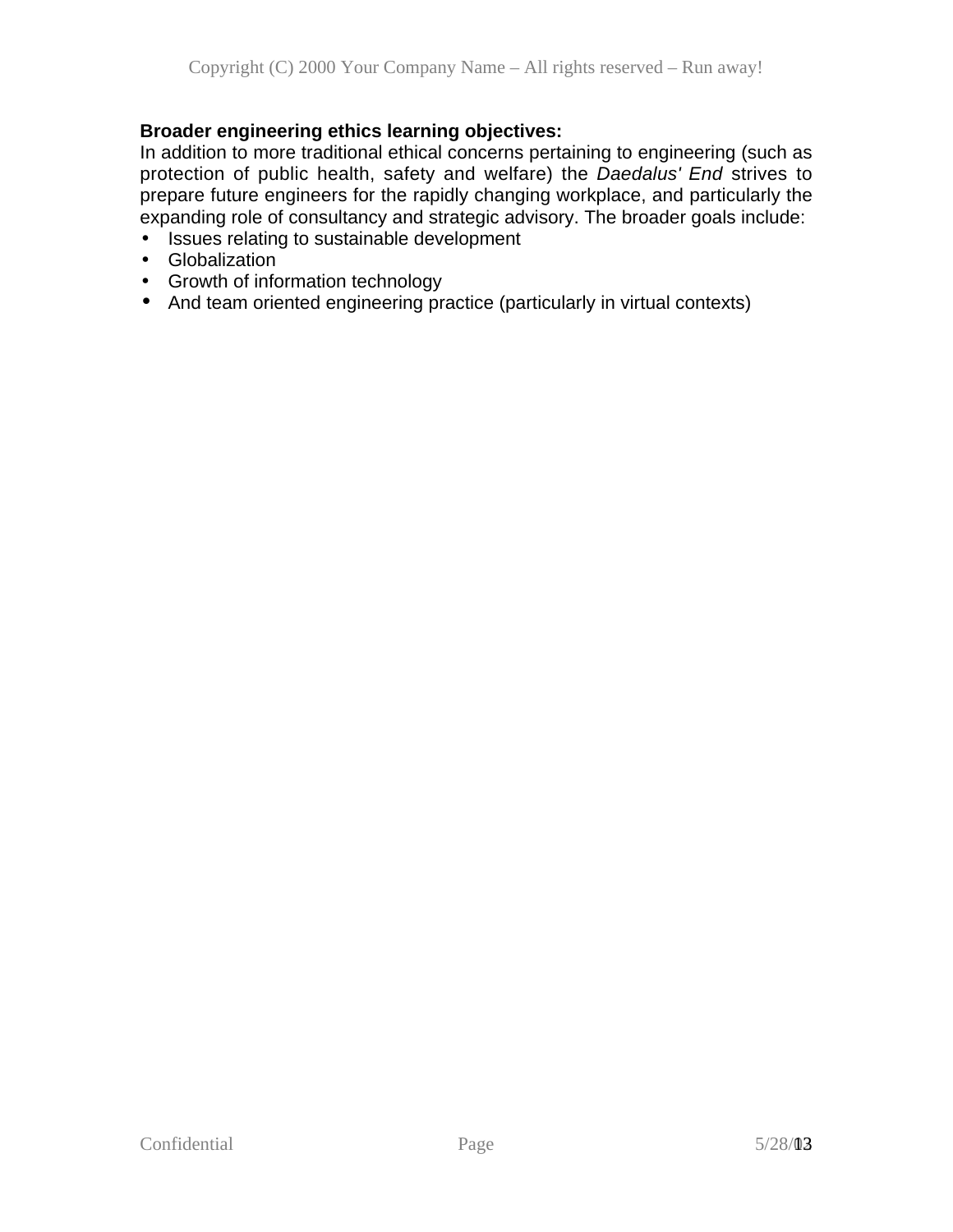#### **Philosophy / Design Goals**

#### **THE HIGH CONCEPT PITCH: "SimIsle meets Ashes of Empire meets Tropico meets Hidden Agenda meets Capitalism meets Railroad Tycoon meets Age of Empires meets…"**

#### **Welcome to** *Daedalus' End*

Although the importance of engineering education in promoting ethics and professionalism has long been appreciated, it is only in recent years that various factors have come together to form a critical mass of activity in the area of engineering ethics education. Professional societies like the IEEE (Institute of Electrical and Electronics Engineers – www.ieee.org), in providing a vital link between academia and engineering practice, are today playing an vocal role in promoting engineering ethics education. The concern about ethics in the context of Third World development, environmentalism and economic/technological globalization is a particularly important area of concern, as the controversies of the role of advanced economy governments, multinationals, international institutions have risen to the top of the global public agenda at the beginning of the  $21<sup>st</sup>$  century.

Indeed, these priorities are reflected in the fact that there is now a mandatory requirement for the teaching of both professional ethics and globalization/crosscultural issues in the IEEE's new Criteria 2000 standard for  $21<sup>st</sup>$  century university engineering courses.

At the same time, surveys of engineering students and faculty indicate a widespread cynicism, wariness, or nonchalant attitude to the teaching of engineering ethics. For instance, a survey investigating undergraduate engineering student attittudes towards Criteria 2000 shows that most rank ethics in a global/societal context, by a wide margin, as the least important priority in engineering education. The traditional methods and positioning of engineering ethics teaching fail both in attracting much interest from students, and convincing them of the relevance of holistic, globally-aware ethics to the professional practice of engineering. But the same surveys also indicate that engineering students, like students in general, *are* interested in social issues, and crosscultural relations in a globalized world. This situation strongly suggests that there is a great opportunity and demand for developing and marketing an engineering ethics educational game that provides immersive and authentic access to realworld global/societal concerns and cross-cultural communications.

[for information and statistics on these concerns see URL: onlineethics.org/essays/education/herkert2.html?text ]

The debates about ethics and civil engineering in developing country contexts are at once complex and fundamentally simple. The debates are complex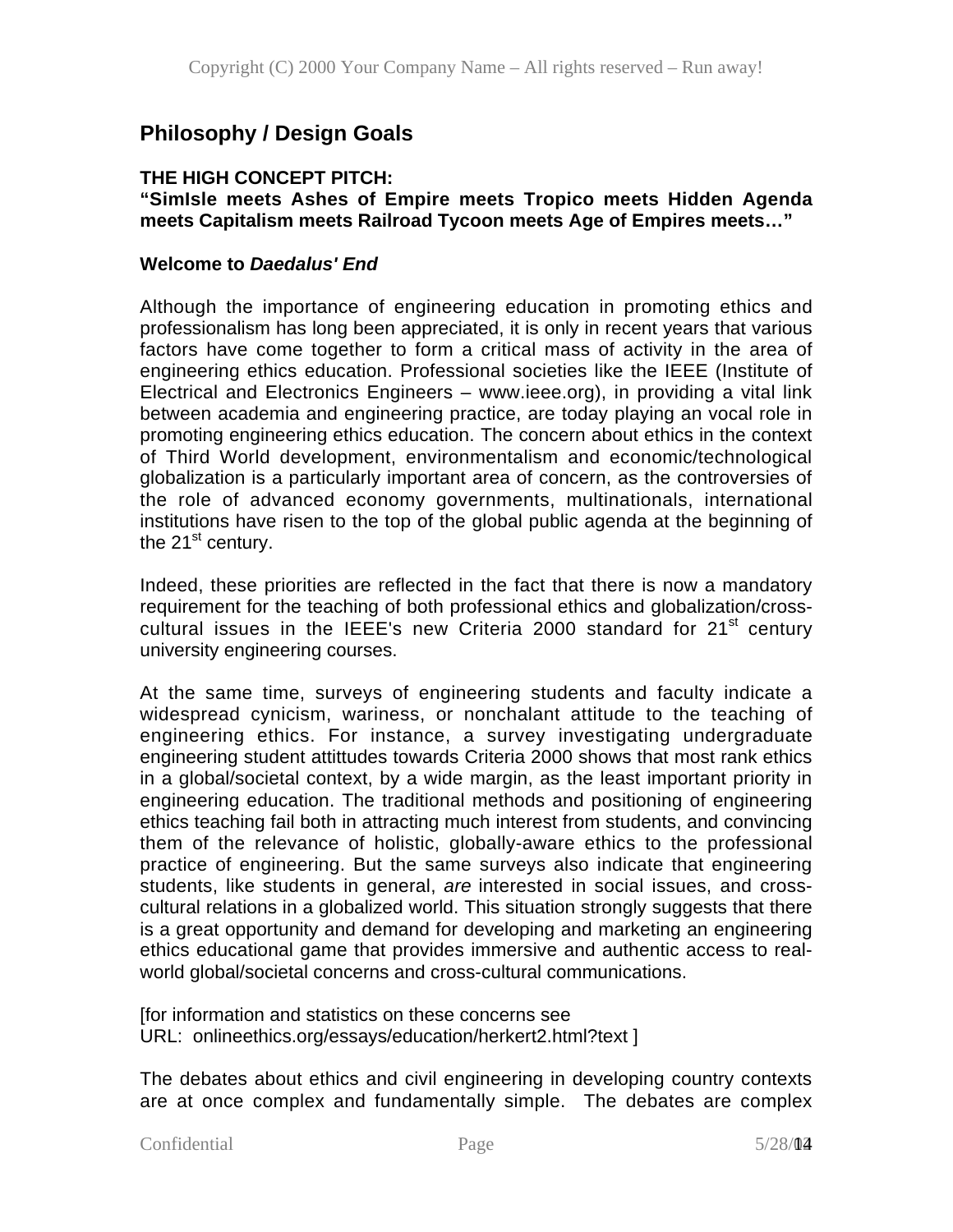because the issues such projects encounter are not confined to design, construction and operation of "technical improvements", but embrace a range of social, environmental, and political choices which are critical in defining the success or failure of any civil engineering endeavor. Civil engineering undertakings (like dam construction, improvements to transport infrastructure) impact local environments and economies, and thereby often entailing a reallocation of benefits from local users to new groups of beneficiaries at a regional or national level. At the heart of many civil engineering endeavors in developing countries are issues of equity, governance, justice and power – issues which lie at the heart of the globalization debate.

At the same time, civil engineering in developing country contexts can be seen as simple because behind the array of facts, figures, economic statistics and engineering calculations, lie several basic and guiding principles. If adhered to and applied on a case by case basis, these principles could go a long way towards incorporating multisectoral perspectives into technical assistance projects in a way that help projects achieve toward short-term and long-term success criteria.

Through civil engineering case studies in a constant simulated developing country context, *Daedalus' End* encourages civil/environmental engineering students and early career professionals to evaluate the ethical, social, cultural and environmental complexities of technical assistance projects. Are there universally applicable, politically uncontroversial operational models for delivering electricity, water, sanitation, transportation infrastructures in developing country contexts? Is there a role for cross-sectoral debate on in technical assistance projects? What roles public, private and civil society interests play in successful construction, maintenance and operation of such projects. *Daedalus' End* forces students to question the ipso facto universal applicability of technical solutions in developing country contexts. Its immersive roleplay and environmental simulation will help students to break through the traditional boundaries of thinking and look at development civil engineering issues from a more holistic and ethically sensitive perspective. At the same time, students will not learn about technical ideals and holistic ethics in a politically unrealistic context. Rather, *Daedalus' End* will emphasise that in the context of the *realpolitik* of development, there are very rarely short cuts or completely agreeable paths to equitable and sustainable development; there are only imperfect solutions.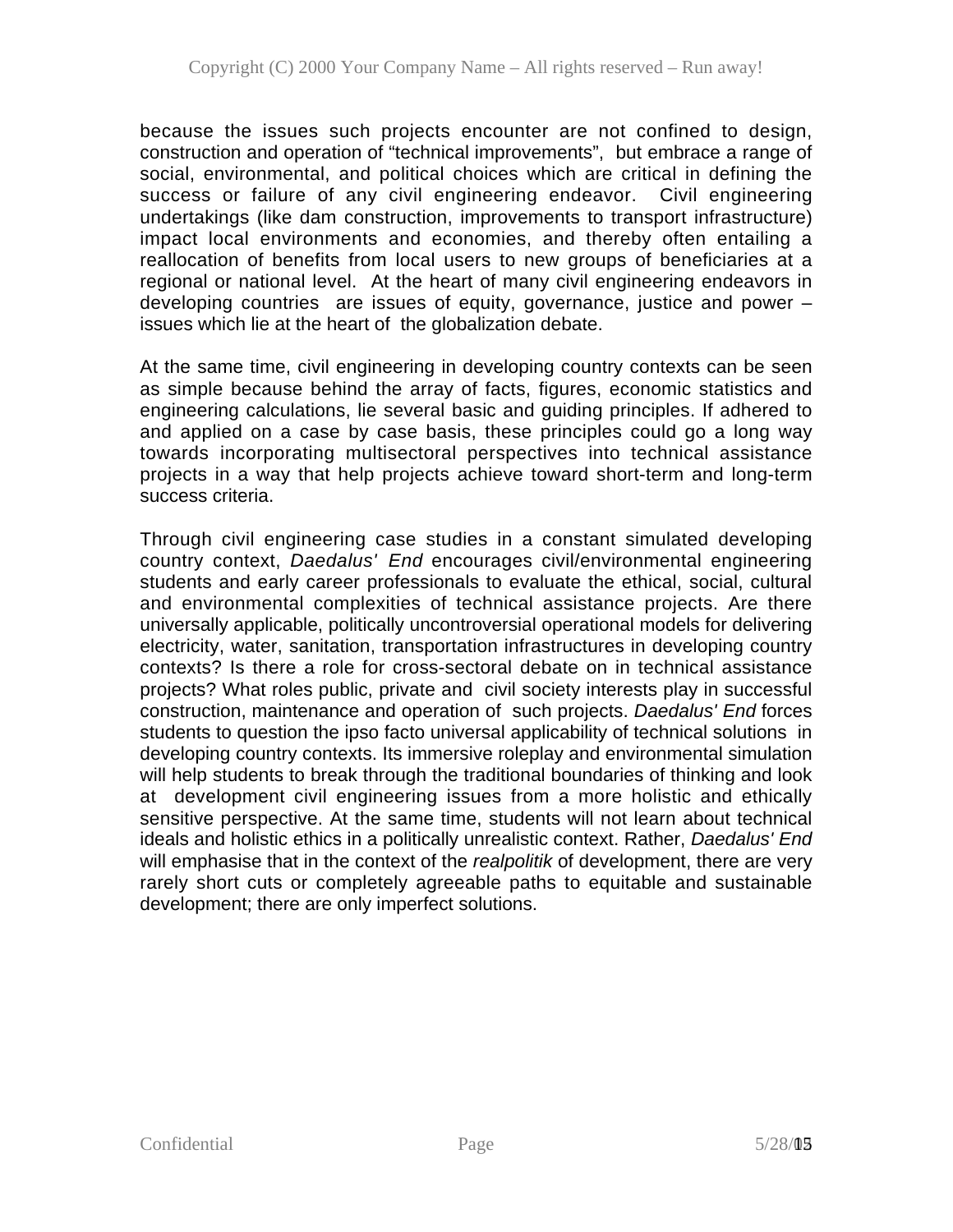## **Frequently Asked Questions**

• *What is the game?*

*Daedalus' End* is a turn-based negotiation-and-decision centered online MMORPG/resource-and-ecology management game designed for civil and environmental engineering students, and others involved in development training (including development students, MBA students, NGOS, consultancies etc). They roleplay members of engineering teams consulting for various constituencies/factions with opposing agendas involved in the long-term (25 to 50 year) infrastructural and industrial development of a specific country or region. The focus of the simulation is to immerse the players in the social, political, economic, and ecological complexities and controversies of engineering in the context of development policy. The players will also be confronted with how technology, expertise, and capital flows, must be negotiated across cultures and borders in an era of globalization.

Development engineering projects addressed by the game will include energy production/transmission (hydroelectric dams, solar plants, oil/coal plants); water and sanitation management; transport infrastructure; ecological engineering (flood control, reforestation).

The game will emphasize how these various projects are politically/economically interdependent and mutually impact upon each other in the long-term view of development.

The core skills players will learn will be beyond technical but still key to being an engineering professional in the global context. These core skills include virtual teamwork, intercultural negotiation, and a complex awareness of how engineering projects are formulated, for better and for worse, in real-world contexts of political struggle, technological scarcity, economic pressures, social protest, and ecological imbalance.

• *Why create this game?*

Becoming a professional development civil/environmental engineer requires a deep knowledge of the processes of politics and society at work, if the impact of major engineering projects is to be understood. But traditional engineering teaching is dominated by an assumption of perfectible or near-perfectible technical solutions, typically outside the broader long-term context of society and politics. The international and cross-institutional (players will include members of consultancies, schools, and NGOs who are unlikely to have met for such a sustained exercise in real life), multiplayer, negotiation-based format of the gameplay is designed to foreground the non-technical imperfections, irrationalities, trade-offs and external motivations of a realworld decision-making process. This kind of interactive, cross-institutional, and interrelational educational experience is difficult to reproduce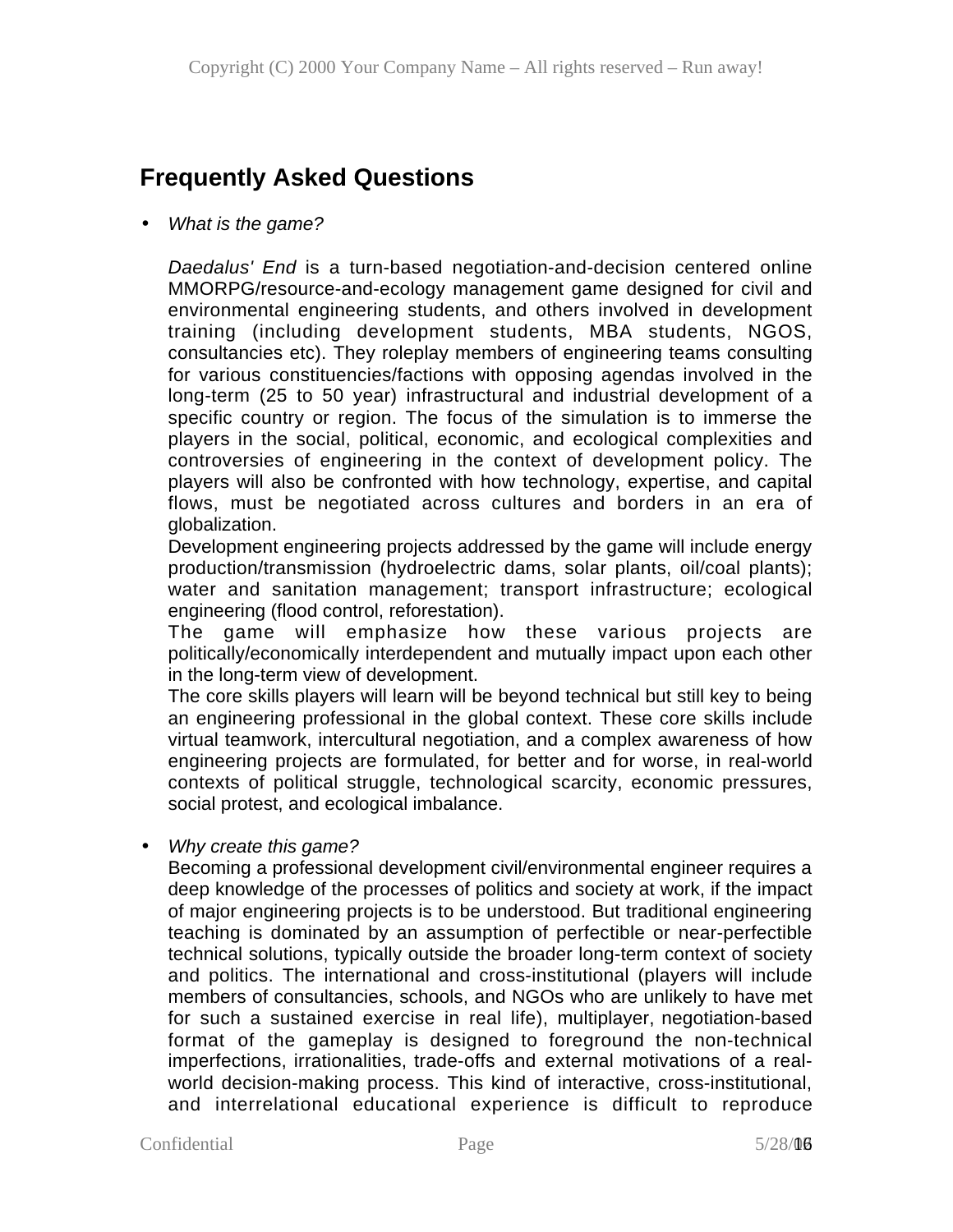conveniently, convincingly, or for a sustained period in traditional physicallylocalized settings. Despite the drawbacks of this physically-localized approach, there is clearly a demand for such simulations. A non-computer based simulation which is a precedent for *Daedalus' End* is the commercially marketed live action globalization roleplay simulation, *Global Simulation*, which has been hired by corporations such as IBM, General Motors, and Motorola, and by university institutions such as the Yale School of Management and the Wharton Business School. There is then, a demonstrable and lucrative market beyond the engineering education setting, for a computer-based roleplaying globalization simulation. URL: www.worldgame.org/mba/menu.shtml

• *Where does the game take place?* Either in an AI-generated, simulated and evolving, fictional country representative of specific real-world conditions, or one of special historicallybased and contemporary "what-if?" scenarios such as Three Gorges dam development, China, 1980-2030; the Aral Sea, Soviet Union, 1950-2000; Hoover Dam/Colorado River, USA, 1930-1980.

• *What are the core game mechanics?*

Negotiated decision-making involving the acquistion, trading and comprehension of "data modules" about specific technical, social, economic, cultural, political aspects of engineering in a developmental context on a turnbasis within a time-frame simulating between 10 to 50 years of development. Interaction with simulated landscape – ecology/demographics. Personal encounters with representative characters of factions in first-person roaming perspective. Negotiation and discussion with human players from around the world, playing a range of roles.

- • *What platform and audience are you aiming for?* Central online servers, multiple PC-based; the players would be members of universities, consultancies, and NGOs from around the world.
- • *Describe the look and feel?* The interface should look as close to a professional, technical aesthetic as possible – interactive satellite maps, virtual teamwork environments, use of multimedia news/documentary footage.

• *Why is the game fun?*

Being a powerful, influential expert engineer working in a global policy context is itself a seductive fantasy. Communicating and negotiating with players from a variety of cultural and professional backgrounds from across the world, with differing perspectives would also be fun.

• *Give 3-5 verbs that describe the gameplay.* Investigate, Comprehend, Negotiate, Compromise, Cooperate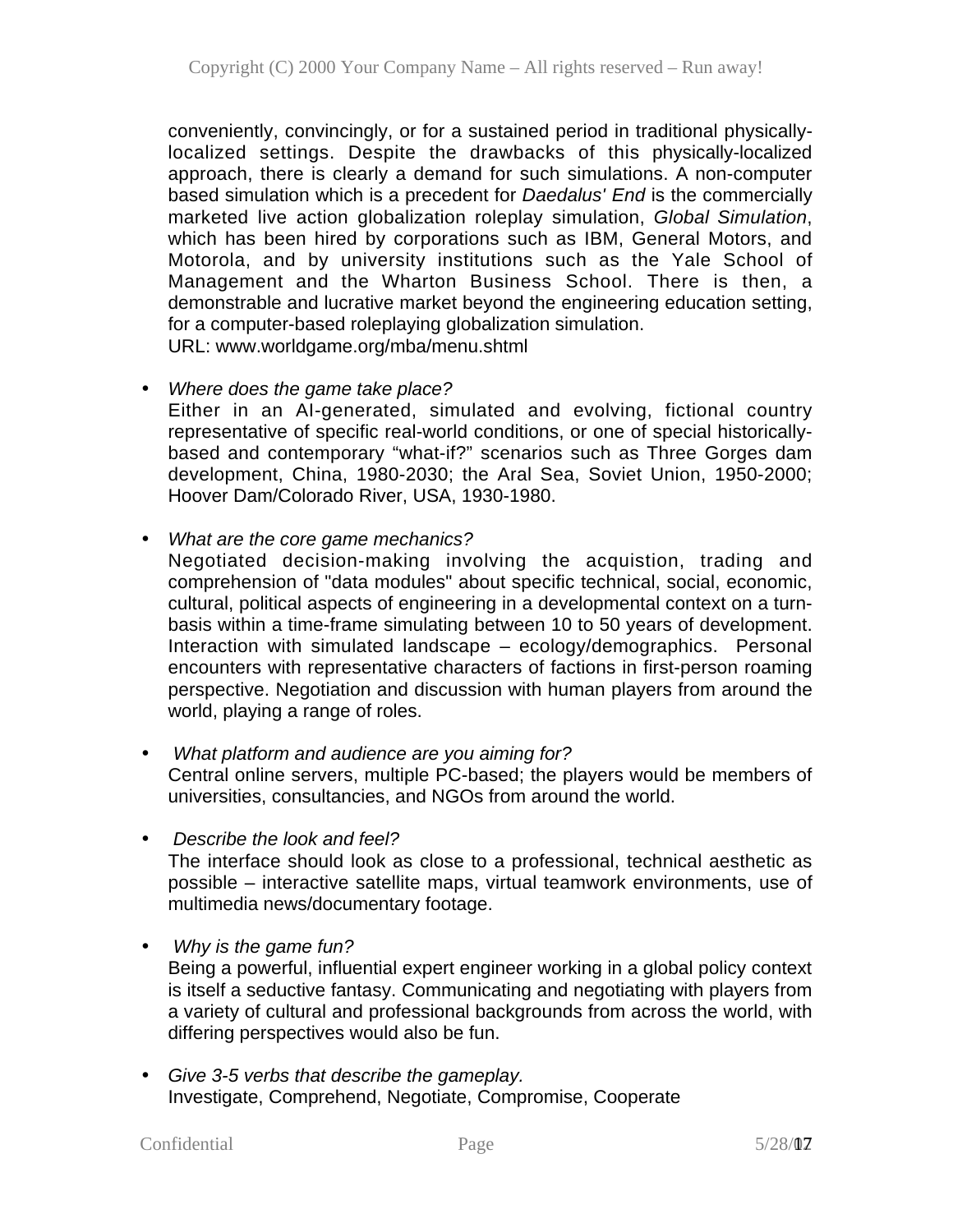# **GAME CHARACTERS**

#### **Overview**

The players take on roles of civil engineers representing different organization with vested interests in completing any given project. The game assumes a basic level of civil engineering technical competence. Depending on the organization/entity they represent, the players also have access to different information sources. For example, a civil engineer employed by the government has access to all public records but may have a hard time accessing villagers directly. Conversely a civil engineer representing a grassroots mobilization NGO (non-governmental organization) has access to the general population but may not be able to access corporation business models.

#### **Creating a Character/Roles**

While modest modification is possible at the beginning of each game, characters are by and large assigned.

| <b>ROLES</b>                        | <b>DESCRIPTION</b>                                                                                                                                                                                                                                                                                                                                                                                                                                                                                                                                                                                                                                                                                                                                                                                                                                                        |
|-------------------------------------|---------------------------------------------------------------------------------------------------------------------------------------------------------------------------------------------------------------------------------------------------------------------------------------------------------------------------------------------------------------------------------------------------------------------------------------------------------------------------------------------------------------------------------------------------------------------------------------------------------------------------------------------------------------------------------------------------------------------------------------------------------------------------------------------------------------------------------------------------------------------------|
| National govt. and line<br>ministry | a contracted engineering institution                                                                                                                                                                                                                                                                                                                                                                                                                                                                                                                                                                                                                                                                                                                                                                                                                                      |
| representatives                     | <b>Narmada Control Authority (NCA)</b>                                                                                                                                                                                                                                                                                                                                                                                                                                                                                                                                                                                                                                                                                                                                                                                                                                    |
|                                     | The Narmada Control Authority (NCA) has been setup under the final<br>orders and decision of the Narmada Water Disputes Tribunal (NWDT) as a<br>machinery for implementation of its directions and decision. The authority<br>started functioning from 20th December, 1980.<br>The authority is a body corporate with representatives of the four States of<br>Madhya Pradesh, Gujarat, Maharashtra, Rajasthan and representatives of<br>Govt. Of India. The authority is funded in equal proportions by all the four<br>states. Secretary (Water Resources), Govt. of India is the ex-officio<br>Chairman of the Authority, whereas the routine administration is the<br>responsibility of Executive Member of the Authority. NCA presently has six<br>subgroups. The Narmada Control Authority has its headquarters at Indore.<br>http://www.nca.nic.in/aboutus ind.htm |
| Civil<br>society                    | <b>Friends of River Narmada</b>                                                                                                                                                                                                                                                                                                                                                                                                                                                                                                                                                                                                                                                                                                                                                                                                                                           |
| organizations                       | http://www.narmada.org/                                                                                                                                                                                                                                                                                                                                                                                                                                                                                                                                                                                                                                                                                                                                                                                                                                                   |
| Private sector                      |                                                                                                                                                                                                                                                                                                                                                                                                                                                                                                                                                                                                                                                                                                                                                                                                                                                                           |
| Bilateral aid agencies              | <b>UNEP (Dams Development Project)</b>                                                                                                                                                                                                                                                                                                                                                                                                                                                                                                                                                                                                                                                                                                                                                                                                                                    |
| and multilateral devt.<br>banks     | http://www.unep-dams.org/document.php?doc_id=93                                                                                                                                                                                                                                                                                                                                                                                                                                                                                                                                                                                                                                                                                                                                                                                                                           |
| Indigenous<br>group                 | Narmada Bachao Andolan                                                                                                                                                                                                                                                                                                                                                                                                                                                                                                                                                                                                                                                                                                                                                                                                                                                    |
| representatives                     | http://www.narmada.org/pressrelease.html                                                                                                                                                                                                                                                                                                                                                                                                                                                                                                                                                                                                                                                                                                                                                                                                                                  |
| Contracted                          | Sardar Sarovar Narmada Nigam Ltd.                                                                                                                                                                                                                                                                                                                                                                                                                                                                                                                                                                                                                                                                                                                                                                                                                                         |

## **Role Descriptions for an Example Level:**

Confidential Page 5/28/08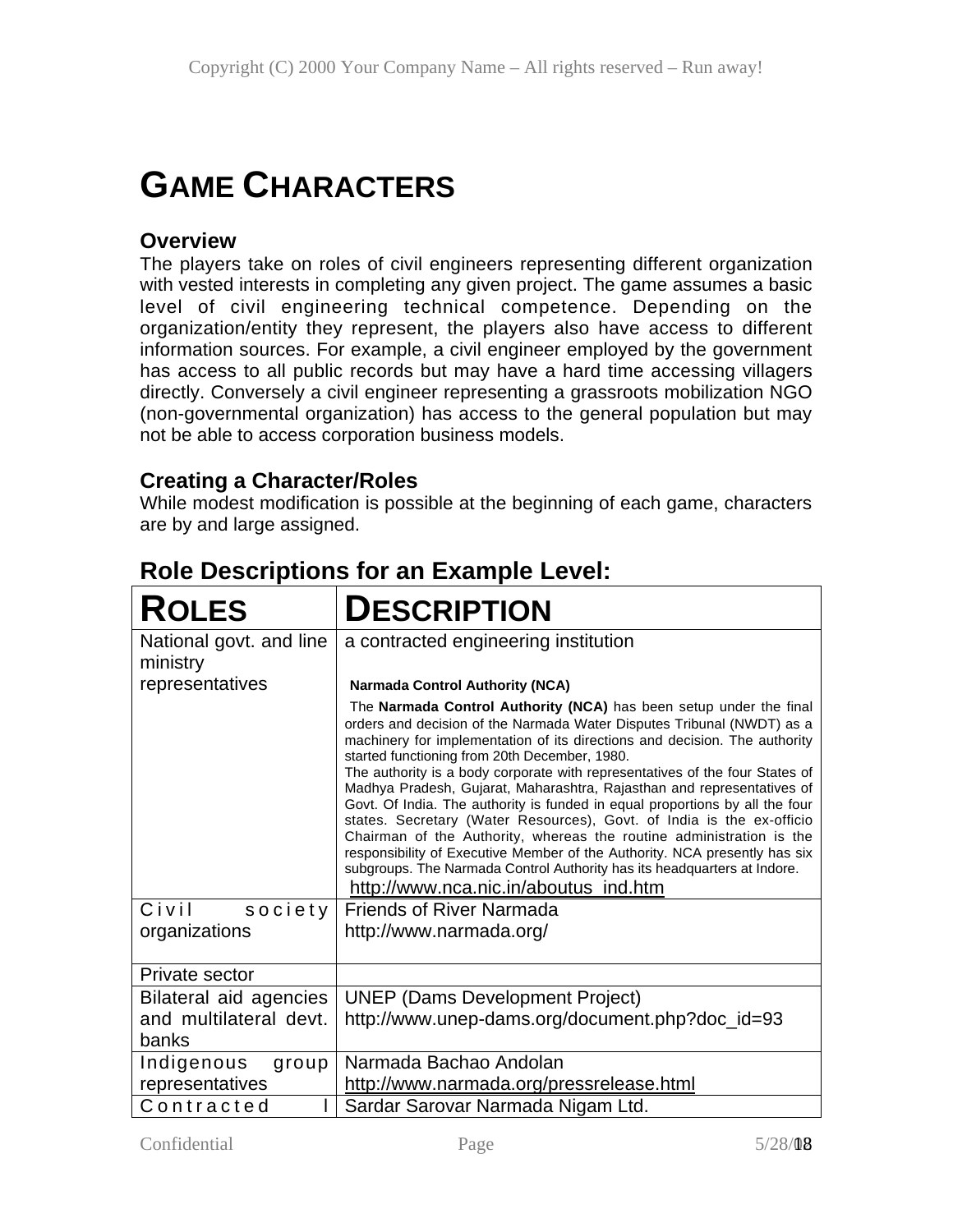| engineering | http://www.sardarsarovardam.org/default.htm                                                                                                                                                                                                                                                                                                                                                                                                                                                                                                                                                                                                                                                                                                                                                                                                                                                                                                                                                                                                                                                                                                                                                                                                                                                                                                                                                                                                                                                                                                                                                                                                                                                                                                                                                                                                                                                                      |
|-------------|------------------------------------------------------------------------------------------------------------------------------------------------------------------------------------------------------------------------------------------------------------------------------------------------------------------------------------------------------------------------------------------------------------------------------------------------------------------------------------------------------------------------------------------------------------------------------------------------------------------------------------------------------------------------------------------------------------------------------------------------------------------------------------------------------------------------------------------------------------------------------------------------------------------------------------------------------------------------------------------------------------------------------------------------------------------------------------------------------------------------------------------------------------------------------------------------------------------------------------------------------------------------------------------------------------------------------------------------------------------------------------------------------------------------------------------------------------------------------------------------------------------------------------------------------------------------------------------------------------------------------------------------------------------------------------------------------------------------------------------------------------------------------------------------------------------------------------------------------------------------------------------------------------------|
| corporation | SARDAR SAROVAR NARMADA NIGAM LTD.<br>Along with the other<br>major River Valley Projects, India's leaders had conceived a project for the utilization<br>of the waters of Narmada, the largest West-flowing river in the country. It was the<br>dream of Sardar Vallabhai Patel, the Iron Man of India, to harness the waters of the<br>Narmada River to bring prosperity to the people of the Western Region. Pt. Nehru<br>had laid the foundation stone for the project on 5th April 1961. However, it was only<br>in 1987 that the implementation of the Sardar Sarovar Project could commence.<br>Sardar Sarovar Project is an Inter-State Multi Purpose project of National<br>importance. It is one of the largest projects under implementation anywhere in the<br>world. It is sponsored by the states of Gujarat, Maharashtra, madhya Pradesh and<br>Rajasthan. Sardar Sarovar Narmada Nigam Limited has been set up by the<br>Government of Gujarat as a 100% Government owned undertaking, to implement<br>this project. The benefits and the costs of the project have been allocated to the four<br>sponsoring states by the Narmada Water Disputes Tribunal, which gave its Award<br>after 10 Years of deliberations.<br>The Award of the Tribunal has laid down the responsibility of each participating State<br>in the implementation of the project. In particular, it has laid down detailed guidelines<br>for the Rehabilitation and Resettlement of Project Affected Families. It also provides<br>for a statutory mechanism to monitor the implementation of the project, as also to<br>ensure that the provisions of the Award are complied with.<br>The major benefits of the project are as follows:<br>The SSP would provide assured irrigation to 1.8 million h.a. (445 million<br>Acre) in Gujarat and 75,000 ha (185 thousand Acre) in Barmer and Jalore districts of<br>Rajasthan. |

## **AI Characters:**

The game is equipped populated with AI characters who complete the game environment. AI characters include: villagers, city-dwellers, journalists, local rights activists, scientists, administrative officials in ministries, public relations spokepersons for corporations, environmentalists, World Bank officials.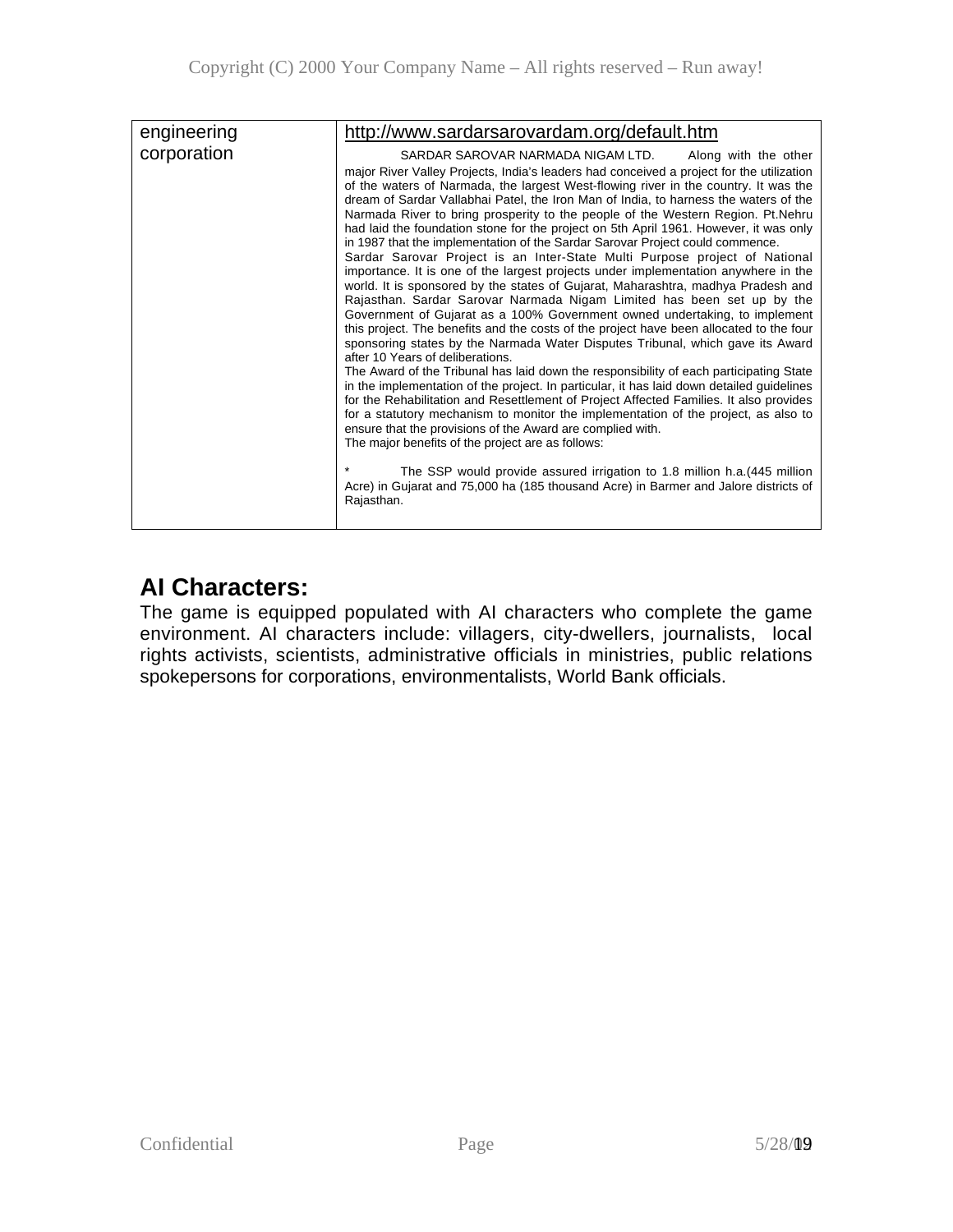# **TECHNICAL INFORMATION**

#### **Overview**

Daedalus' End is a multiplayer game that is a cross between massively multiplayer games and Multiplayer RPG games. All times, players have access to a chat interface and contacts. The game can be thought of in terms of three landscapes.

#### **Live Landscape**

• the "live and actual" landscape populated by AI-driven characters who can be encountered by the player. This landscape is seen through a freely mobile first-person perspective. Graphically, this will look like the experience of walking/driving around an actual landscape. The landscape (buildings, vegetation, water landmarks etc) would change as development projects impact the area. This part of the game does not evolve in real time; rather, objects are created and placed in the landscape as is suggested by the simulations. To save costs, this could be a top-down isometric view.

#### **Information Landscapes.**

• The player also has access to a "computer-analyzed" landscape, graphically represented as a muli-function "satellite map" with a range of selectable information overlay tools representing the actively changing demographics, ecologies, economic flows etc. This interface is very similar to that in Tropico and allows users opportunities to view information about the world graphically.

#### **Engineering Information / Archive**

• Players have access to historical maps and archives that illuminate the various flows, relations, and histories of the multiple development projects across the landscape. The archive provides access to library simulations of technical engineering concepts as well.

## **Technical Notes:**

The graphic appearance of Daedalus' End draws inspiration from Tropico, a third person, top-down game developed by Poptop software. Tropico was built for just over 1 million dollars using the Railroad Tycoon Engine. In Tropico, the player is the governor of a small Caribbean island. The player can interact with dozens of characters, finding out demographic information about them ranging from their age to education to satisfaction with the player's performance, through a simple mouseclick. Further, the player can examine the island's demographics through a a wide range of factors, such as property value, pollution, or corruption. The player manages the island through a wealth of information that is communicated to the player map overlays on the island itself.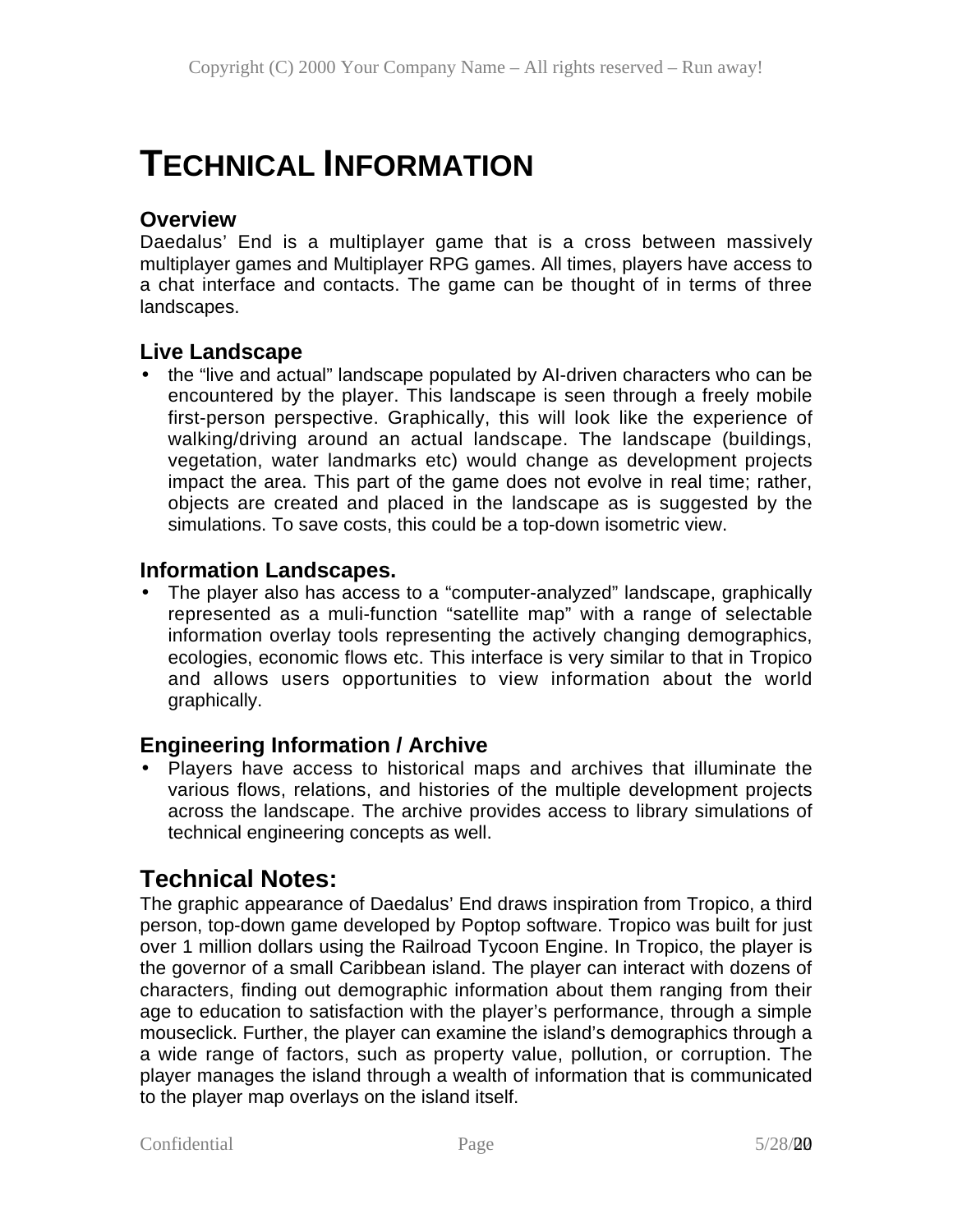The visualizations in Daedalus' End are very similar to those in Tropico, with the only difference being that the player must enter 3D mode to collect information in the environment. Because Daedalus' End tries to situate the player in a very specific role where she has access to limited information, it employs a 1<sup>st</sup> person perspective. A third person perspective good be employed to save costs and integrate the gameplay into a more seemless interface; however, players need to be limited in the kinds of information they have access to, which is difficult to achieve through an ominpotent top down view.

Programs such as ActiveWorlds provide another interface model for Daedalus' End. Activeworlds is an enhanced browser program that allows players to interact in a 3D environment, chat, and access static information in 2D through a web-like interface. Daedalus' End could be developed with a platform such as Activeworlds, with the only challenge being integrating the simulation that underlies the development models with the 3D engine. With more resources, creating a multiplayer game where the simulated world runs in real time would not be unfeasible.

.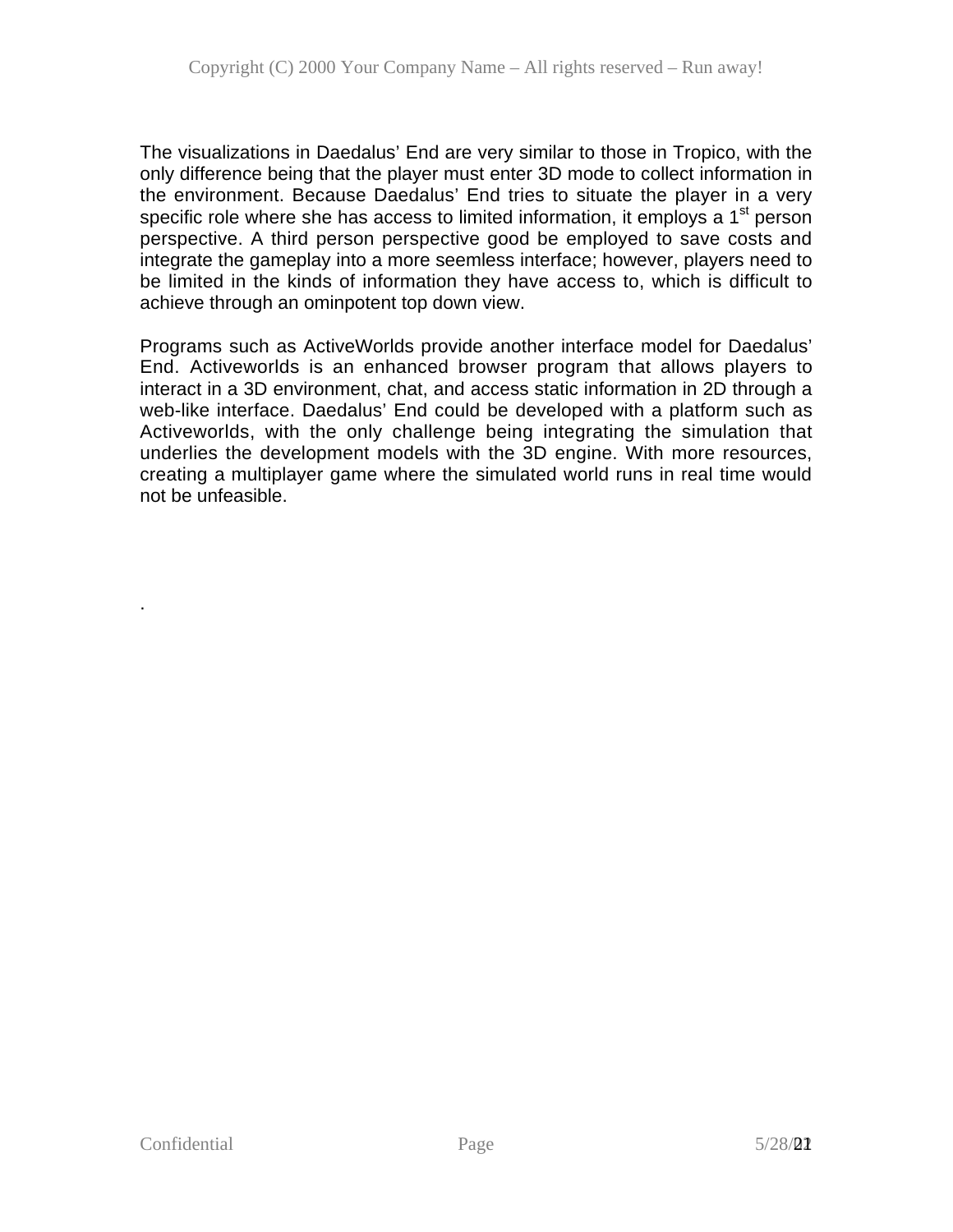# **PEDAGOGY**

Daedalus' End draws on a long - standing tradition of face-to-face and paperbased role playing negotiation games. Daedalus' End takes the basic conflict role playing game that is well established within social studies education, and adapts it into a digital environment for an engineering ethics audience.

As such, Daedalus' End shares much in common with Roger Schank's Goal-Based Scenarios. Goal-Based Scenarios are predicated on the idea that people learn best by doing. Players ask questions, gather resources, and formulate positions in the context of competition.

Unlike many Goal-Based Scnearios, Daedalus' End is designed to be multiplayer from the ground up. We recognize the difficulties of presenting emotionally compelling or strategically interesting AI, and instead, use massively multi-player gaming as a context for students' learning.

Daedalus' End uses multi-player gaming structure so that players confront environmental education situations with real consequences. In multi-player gaming, there is no "save and restart"; there is no turning back. A player's decision to bulldoze a community or flood a native buriel ground cannot be undone. They will have to live with the consequences of their decisions.

Daedalus' End is designed to be used within a larger instructional context where players debrief, reflect, and take a step back from the gameplay to see what they might learn from the experience. Such debriefing will take place online using standard chat, bulletin board or messenger technologies, which is standard practice in online problem-based learning enviornments.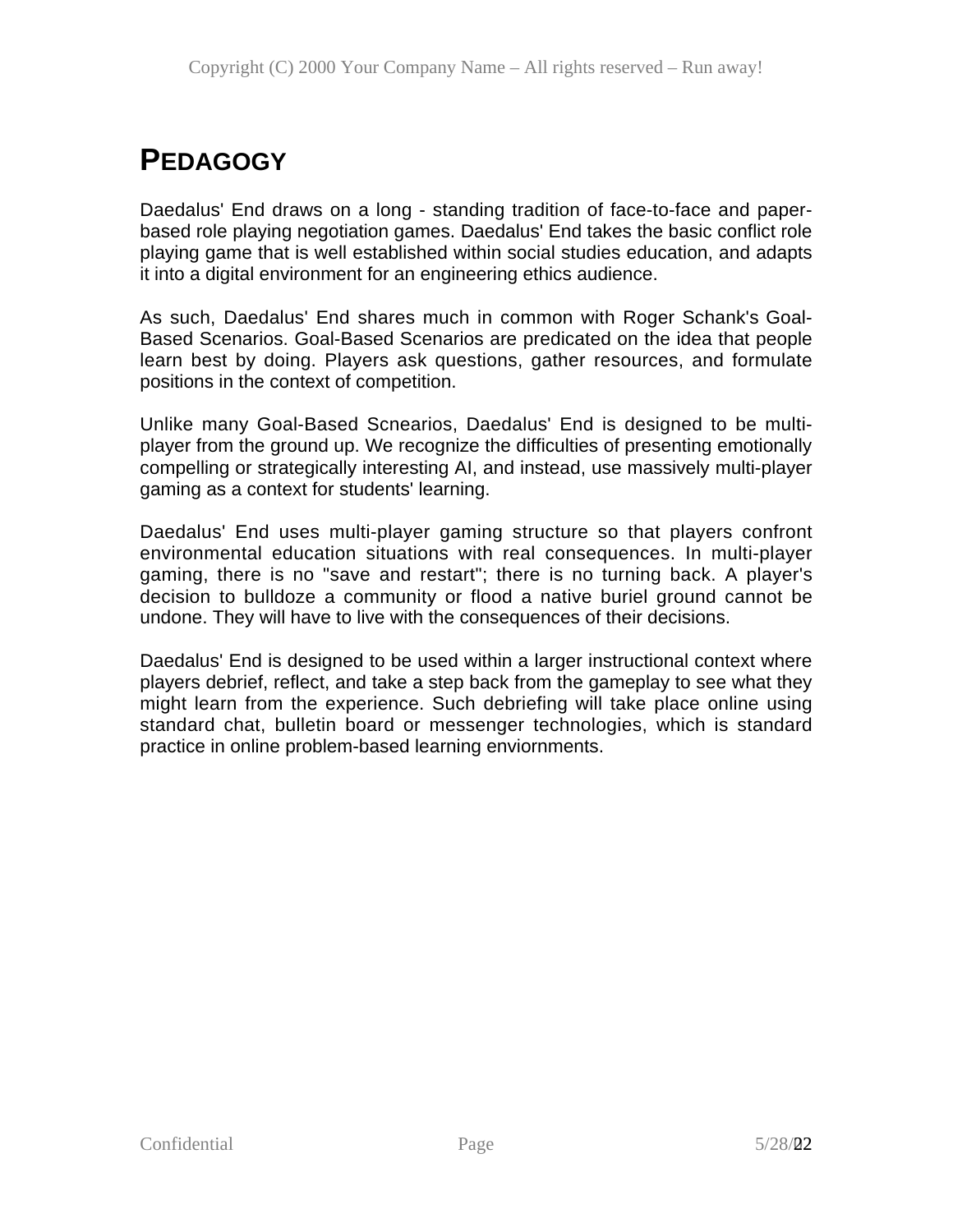## **MUSICAL SCORES AND SOUND EFFECTS**

#### **Musical Scores:**

The musical scores for Daedalus's End should enhance the immersive experience of playing the game. Culturally appropriate music to evoke the atmosphere of a particular region a game is set in will help consolidate the player's authentic identification with the cultural milieu represented. After the initial data gathering/exploratory phase in which the music largely functions as a complement to the environment, the absence/presence of music should be used to create drama and enhance tension at the negotiation table.

#### **Sound Effects:**

Sound effects for the game should be purely functional and should include: beep notification of new information, alarm clock reminders for negotiation meetings etc. It is important that the sound effects do not create a distracting comic effect.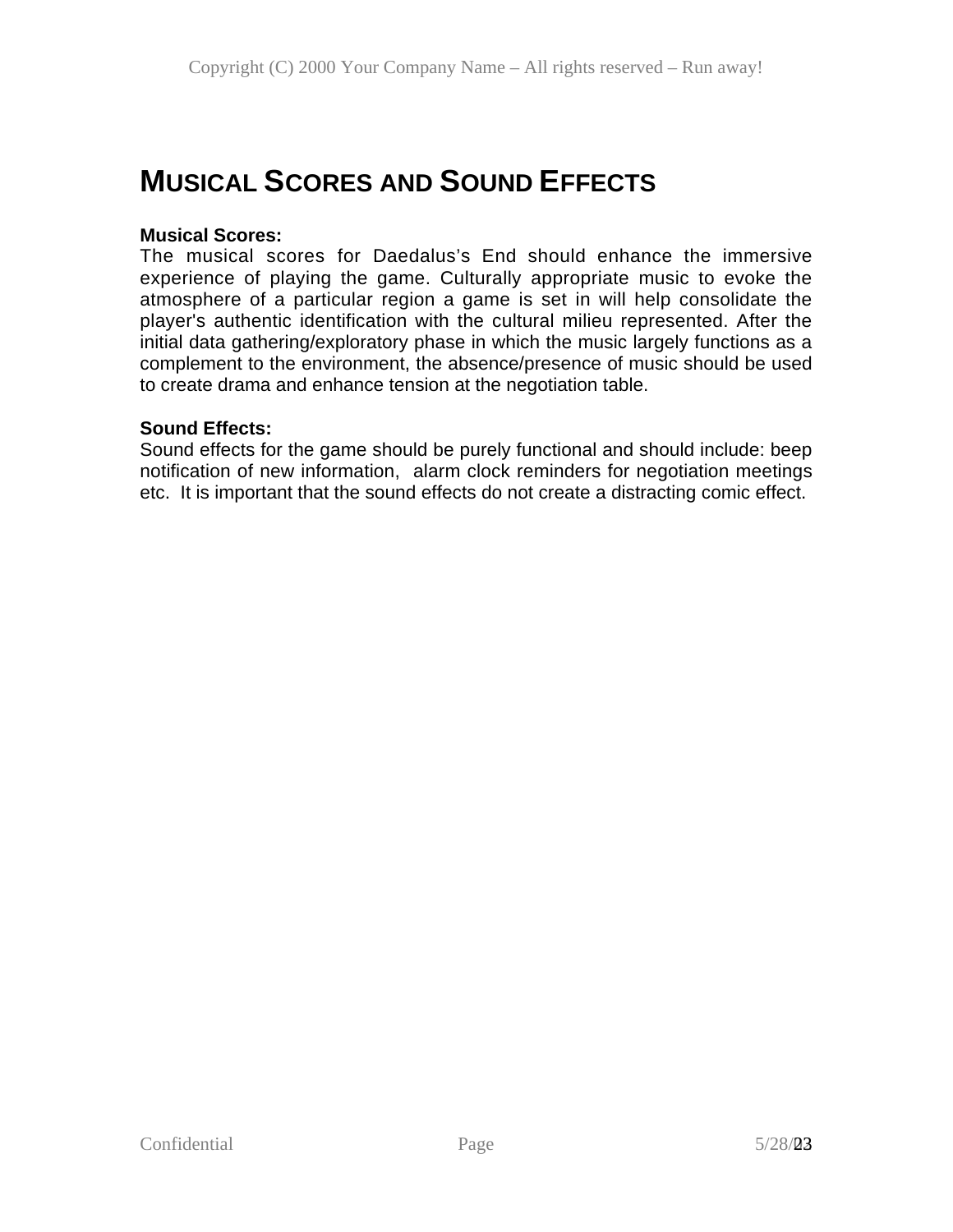## **MATH/SCIENCE ENGINEERING / CONTENT**

#### **Overview**

Conventional design in engineering is often concerned with the creation or modification of artifacts that stand alone or form larger systems. Often, the scope of engineering education tends to focus on the technical, executional elements of design. This is often the case even when the potential consequences of design and implementation are " have far reaching human and environmental implications.

(http//:www.isye.gatech.edu/~tg/publications/ecology/tgMDW20010529/nodel.htm l)

Recently, engineering ethics debates have emerged as a key discussion point in engineering education discourse. The emergence of this debate is "at least in part, a result of the attention that media has given to cases such as the Challenger disaster, the Kansas city Hyatt-Regency Hotel walkways collapse, the Exxon oilspill, and massive dam construction projects in developing countries (including the Sardar Sarovar and the Three Gorges Dam Project). Unfortunately, many engineering professors are not professionally equipped to teach engineering ethics in conventional classroom settings. (http//: ethics.tamu.edu)

The educational purpose of *Daedalus' End* is to enhance engineering students and junior professionals' ability to identify and critically analyze ethical, human value, and philosophical issues that arise in and underlie contemporary civil engineering practice in developing country contexts. The areas of focus include: environmental/water, structural and construction. The indepth examination of case studies through role playing of specific interest groups, organizations or corporations allows the players to explore the socio-technical complexities, identify ethical responsibilities of engineers and identify factors conducive to exemplary conduct and misconduct in civil engineering. (http//:onlineethics.org/edu/courses/civil.issues.html?text)

The educational objective of *Daedalus' End* strives to impart a proactive approach to civil engineering design that emphasizes the integration of values, ethics, and ecological considerations.

Often engineering ethical lessons are learned only once something has gone wrong. Currently no adequate substitute exists for simulating the actual engineering experience in an educational context. (http//:ethics.tamu.edu/pritchar/an-intro.htm) *Daedalus' End* addresses this current shortcoming in civil engineering education.

#### **Resources**